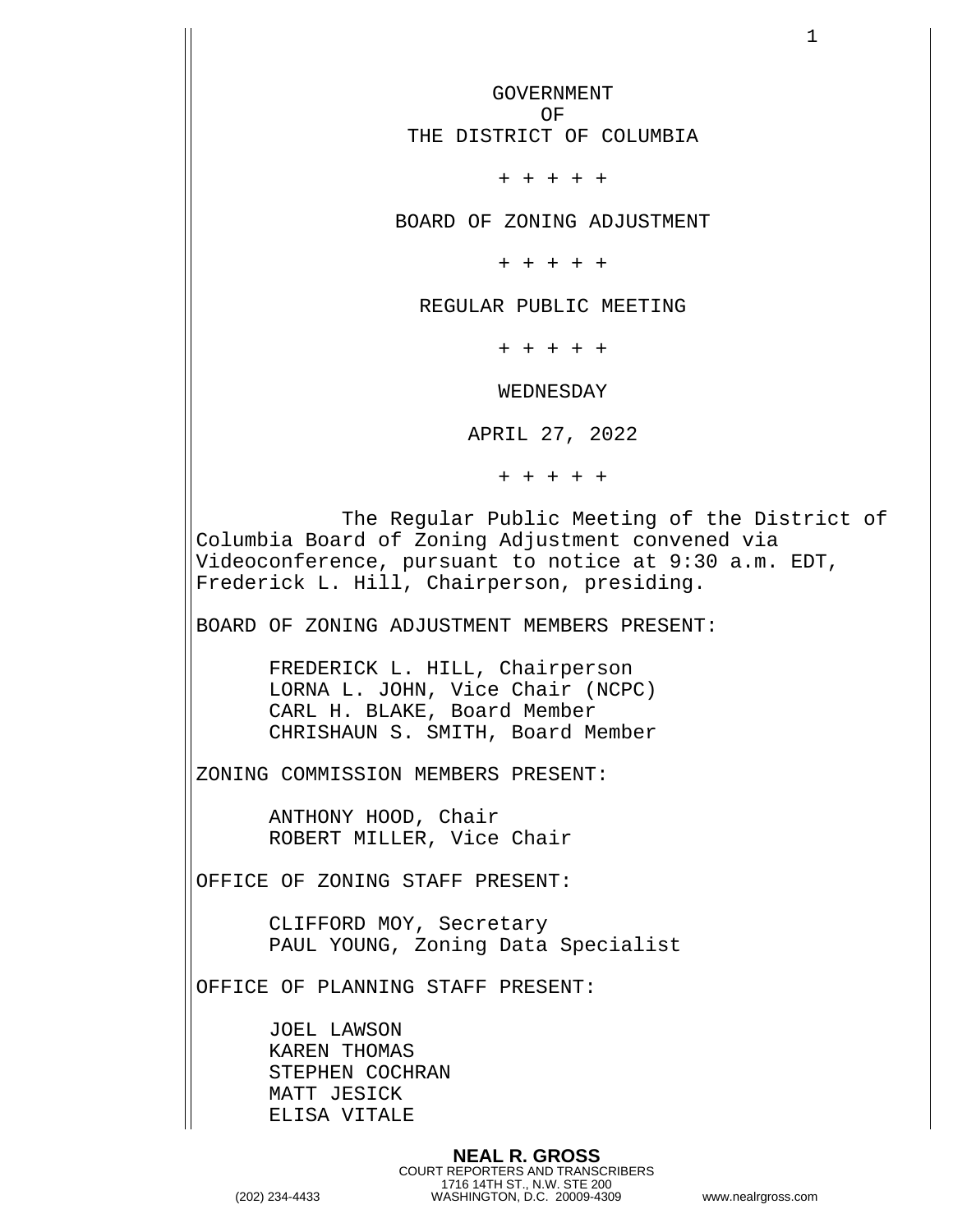D.C. OFFICE OF THE ATTORNEY GENERAL PRESENT:

MARY NAGELHOUT, ESQ.

 The transcript constitutes the minutes from the Regular Public Meeting held on April 27, 2022.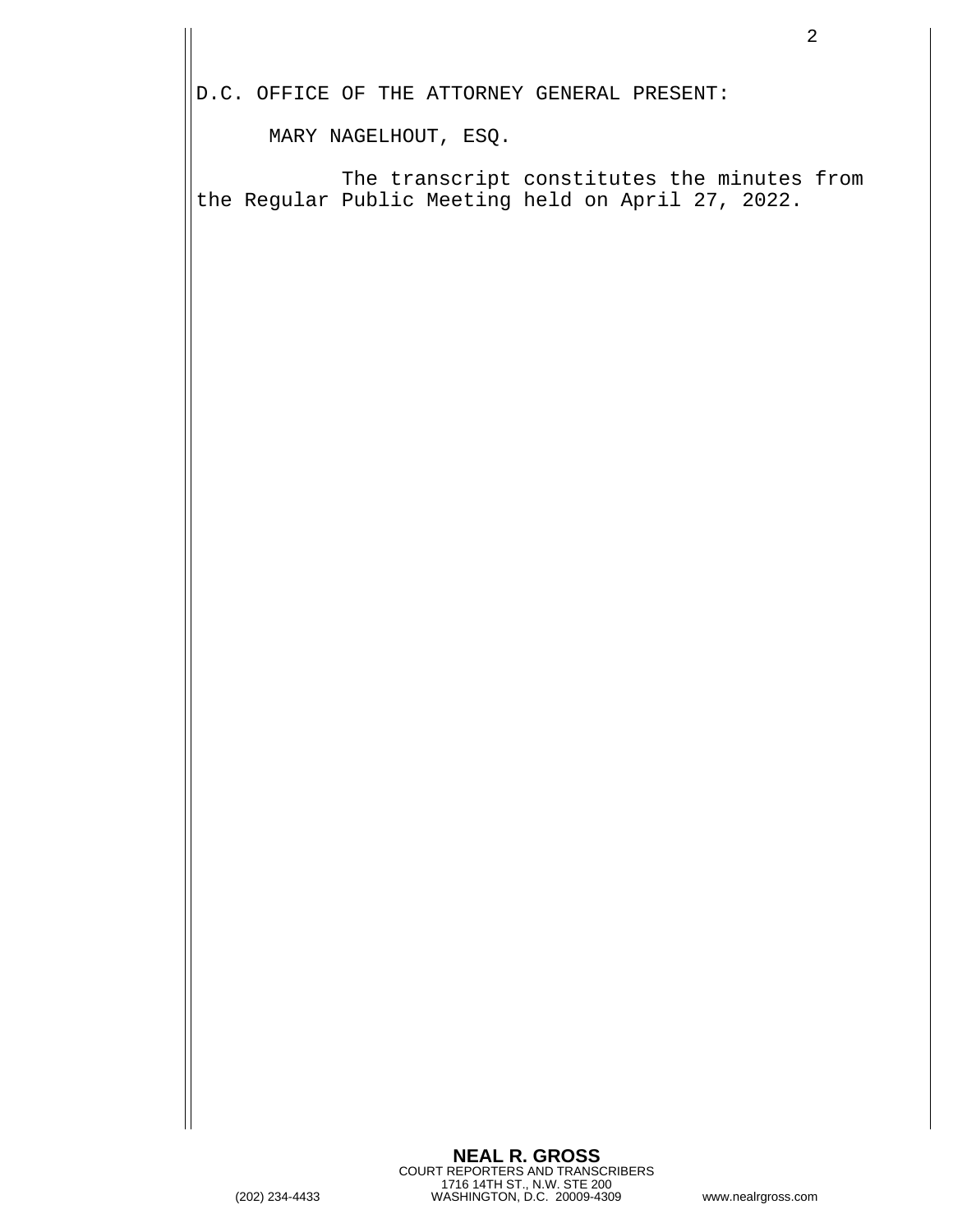TABLE OF CONTENTS

| <b>ITEMS</b>                                                                                     | PAGE |
|--------------------------------------------------------------------------------------------------|------|
| PRELIMINARY MATTERS<br>Application No. 20645 of Equity Trust Co.<br>Address: 212 57th Street, NE | 8    |
| DECISION                                                                                         |      |
| Application No. 20524 of Gregory Potts<br>Address: 521 Florida Avenue, NE                        | 11   |
| CONSENT CALENDAR - Expedited Review                                                              |      |
| Application No. 20684 of Terry Carr<br>Address: 428 11th Street, SW                              | 31   |
| Application No. 20694 of Nina Wu and Jeremy Strauss<br>Address: 4419 Harrison Street, NW 33      |      |
| Application No. 20695 of Maria Mercedes Mateo Diaz<br>Address: 2046 37th Street, NW              | 36   |
| Application No. 20700 of Alice Bellis<br>Address: 1415 Potomac Avenue, SE 39                     |      |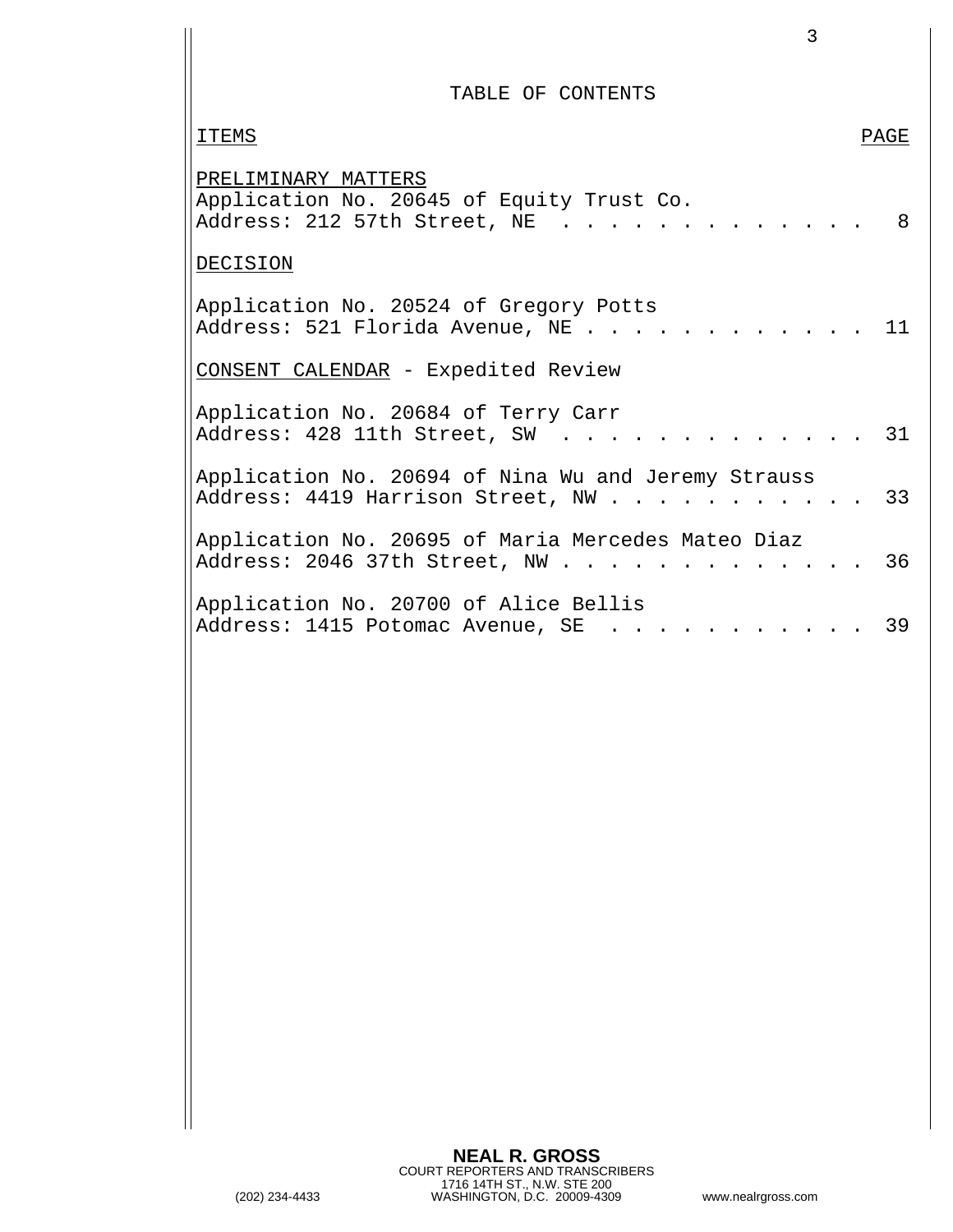|                 | 4                                                             |
|-----------------|---------------------------------------------------------------|
| 1               | $P-R-O-C-E-E-D-I-N-G-S$                                       |
| $\overline{2}$  | (9:37 a.m.)                                                   |
| 3               | CHAIRPERSON HILL: Okay. Good morning, ladies and              |
| 4               | gentlemen. The Board of Zoning Adjustment. Today's date is    |
| 5               | 4/27/2022. Public Meeting will please come to order.          |
| 6               | My name is Fred Hill. I'm Chairperson of the                  |
| 7               | District of Columbia, Board of Zoning Adjustment. Joining     |
| 8               | me today is Lorna John, Vice Chair, Board Members Carl Blake  |
| 9               | and Chrishaun Smith, and Zoning Commissioners Chairman        |
| 10              | Anthony Hood and Rob Miller.                                  |
| 11              | Today's meeting and hearing agenda are available              |
| 12              | on the Office of Zoning's website. Please be advised that     |
| 13              | this proceeding is being recorded by a court reporter and is  |
| 14 <sub>1</sub> | also webcast live via WebEx and YouTube Live. The video of    |
| 15              | the webcast will be available on the Office of Zoning's       |
|                 | 16 $\parallel$ website after today's hearing.                 |
| 17              | Accordingly, everyone who is listening on WebEx               |
| 18              | or by telephone will be muted during the hearing.<br>Also,    |
| 19              | please be advised that we do not take any public testimony    |
| 20              | at our decision meeting session.                              |
| 21              | If you're experiencing WebEx or telephone call-in             |
| 22              | issues, then please call our OZ Hotline, number 202-727-5471. |
| 23              | Once again, 202-727-5471.                                     |
| 24              | At the conclusion of our decision meeting, I                  |
| 25              | shall, in consultation with the Office of Zoning, determine   |

**NEAL R. GROSS**

COURT REPORTERS AND TRANSCRIBERS 1716 14TH ST., N.W. STE 200 (202) 234-4433 WASHINGTON, D.C. 20009-4309 www.nealrgross.com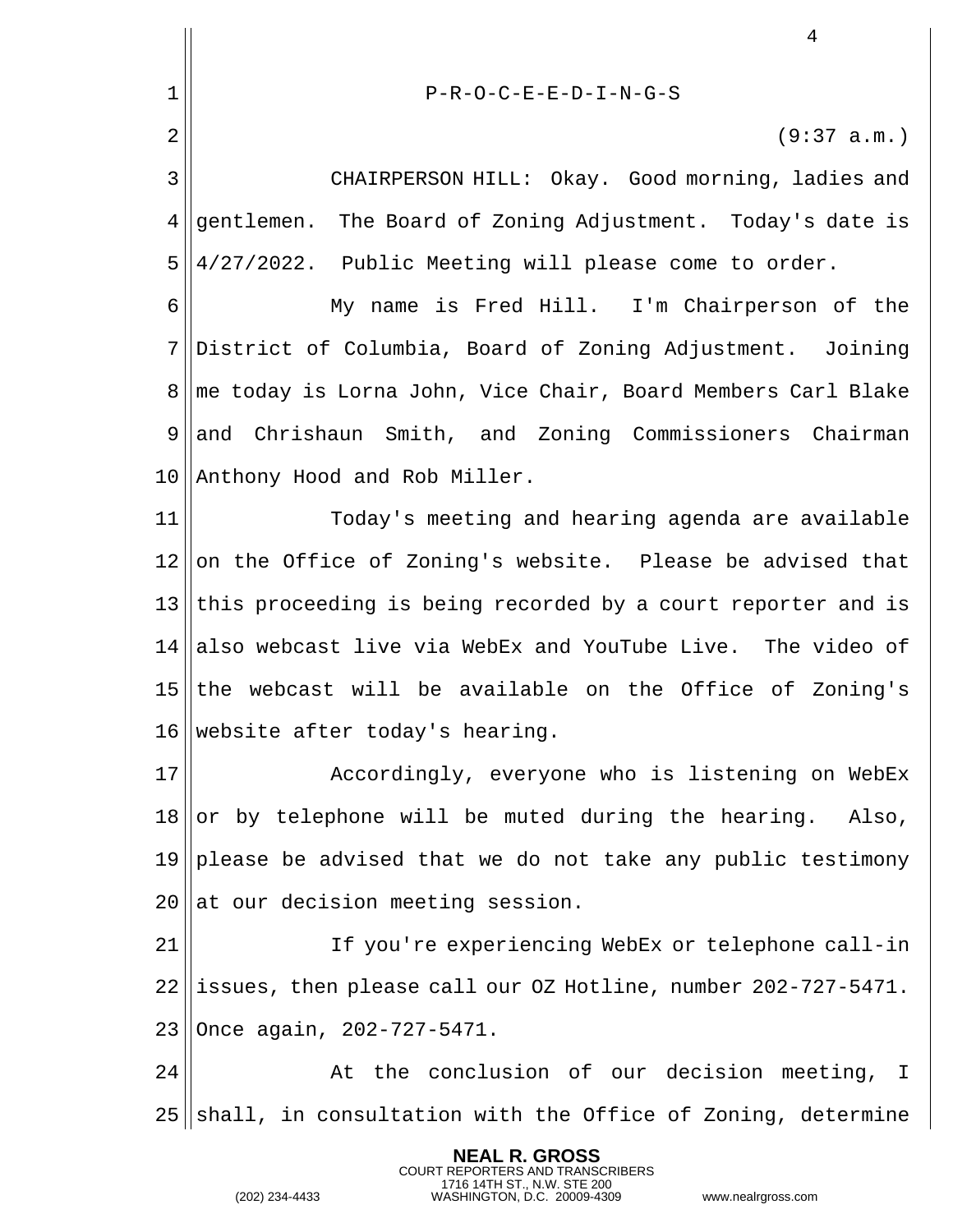whether a full or summary order may be issued. A full order ||is required when the decision that contains is adverse to a ||party, including an affected ANC.

4 || A full order may also be needed if the Board's decision differs from the Office of Planning's  $\parallel$  recommendation; although the Board favors the use of summary orders whenever possible, an applicant may not request the 8 Board to issue such an order.

 In today's hearing session, everyone who is listening on WebEx or by telephone will be muted during the hearing and only persons who have signed up to participate or testify will be unmuted at the appropriate time.

 Please state your name and home address before providing oral testimony or your presentation. Oral presentations should be limited to a summary of your most important points. When you have finished speaking, please mute your audio so that your microphone is no longer picking ||up sound or background noise.

 Once again, if you're experiencing difficulty 20  $|$  accessing WebEx or telephone call-in, go ahead and call 202- $|727-5471$ , which is also listed on the screen.

 While persons planning to testify either in favor or in opposition should have signed up in advance, you'll be 24 called by name to testify. If it's an appeal, only parties are allowed to testify. By signing up to testify, all

> **NEAL R. GROSS** COURT REPORTERS AND TRANSCRIBERS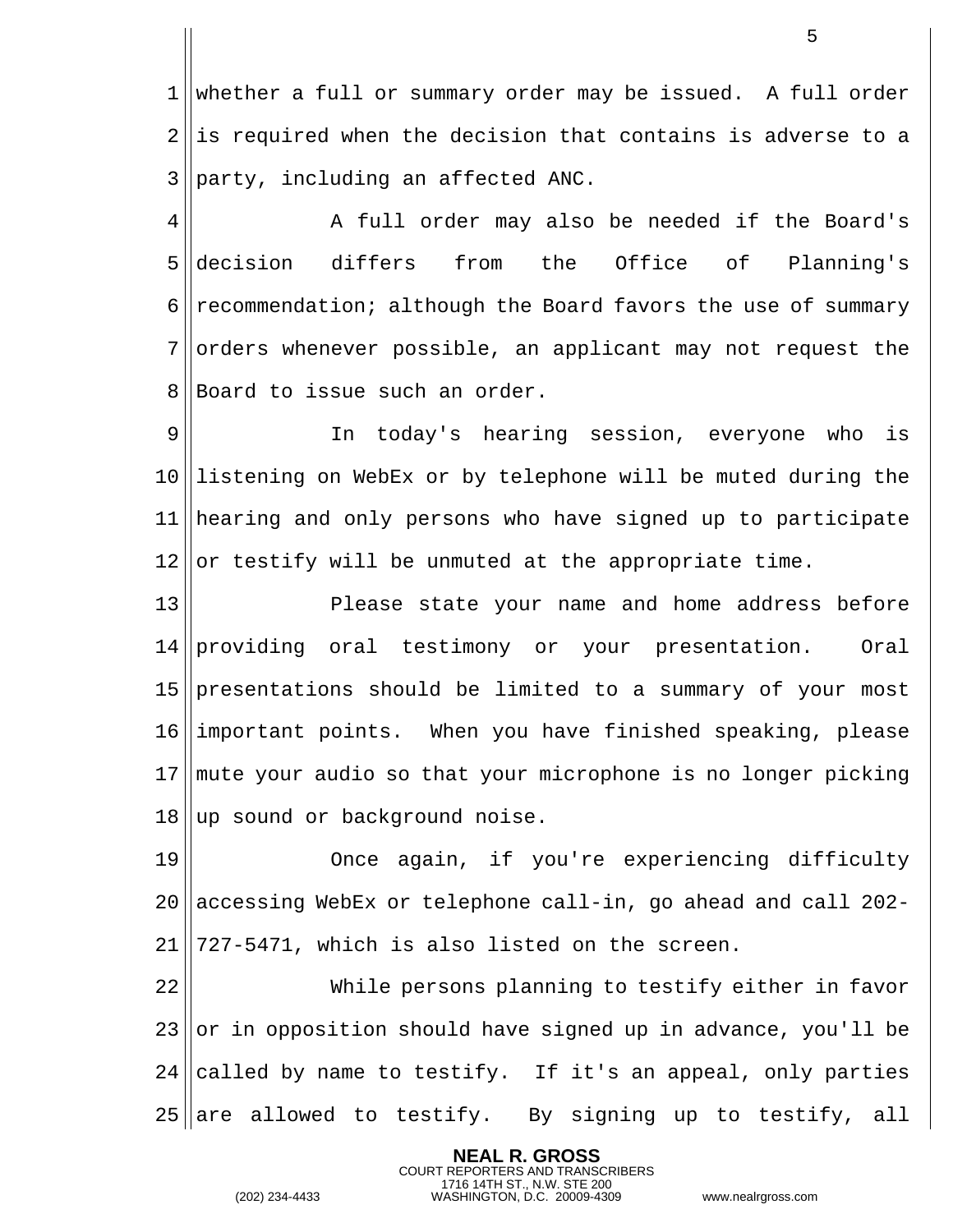1 participants completed the oath or affirmation, as required  $2 \parallel$ by Subtitle Y, 408.7.

3 Requests to enter evidence on the time of virtual 4 hearing, such as written testimony or additional supporting 5 documents other than live video, which may not be presented 6 as part of the testimony, may be allowed, pursuant to  $7$  Subtitle Y, 103.13, provided that the persons making the 8 request and entering exhibits explaining how the proposed  $9$  exhibit is relevant, the good cause to justify allowing an 10 exhibit in the record, including an explanation of why their 11 questions were not filed prior to the hearing, pursuant to  $12 \parallel Y$  206, and how the proposed exhibit would not unreasonably  $13$  prejudice to any parties.

14 The order of procedures in a special exception and 15 variances are pursuant to Y 409. The order of appeals  $-- 16$  well, we're not having an appeal today, pursuant to Y 507.

  $\parallel$  at the conclusion of each case, an individual who's unable to testify because of technical issues may file a request for relief by filing a written version of the 20 planned testimony to the record within 24 hours following the conclusion of public testimony in the hearing.

 If additional written testimony is accepted, then parties will be allowed a reasonable time to respond as 24 determined by the Board. The Board will then make its decision at its next meeting session, but no earlier than 48

> **NEAL R. GROSS** COURT REPORTERS AND TRANSCRIBERS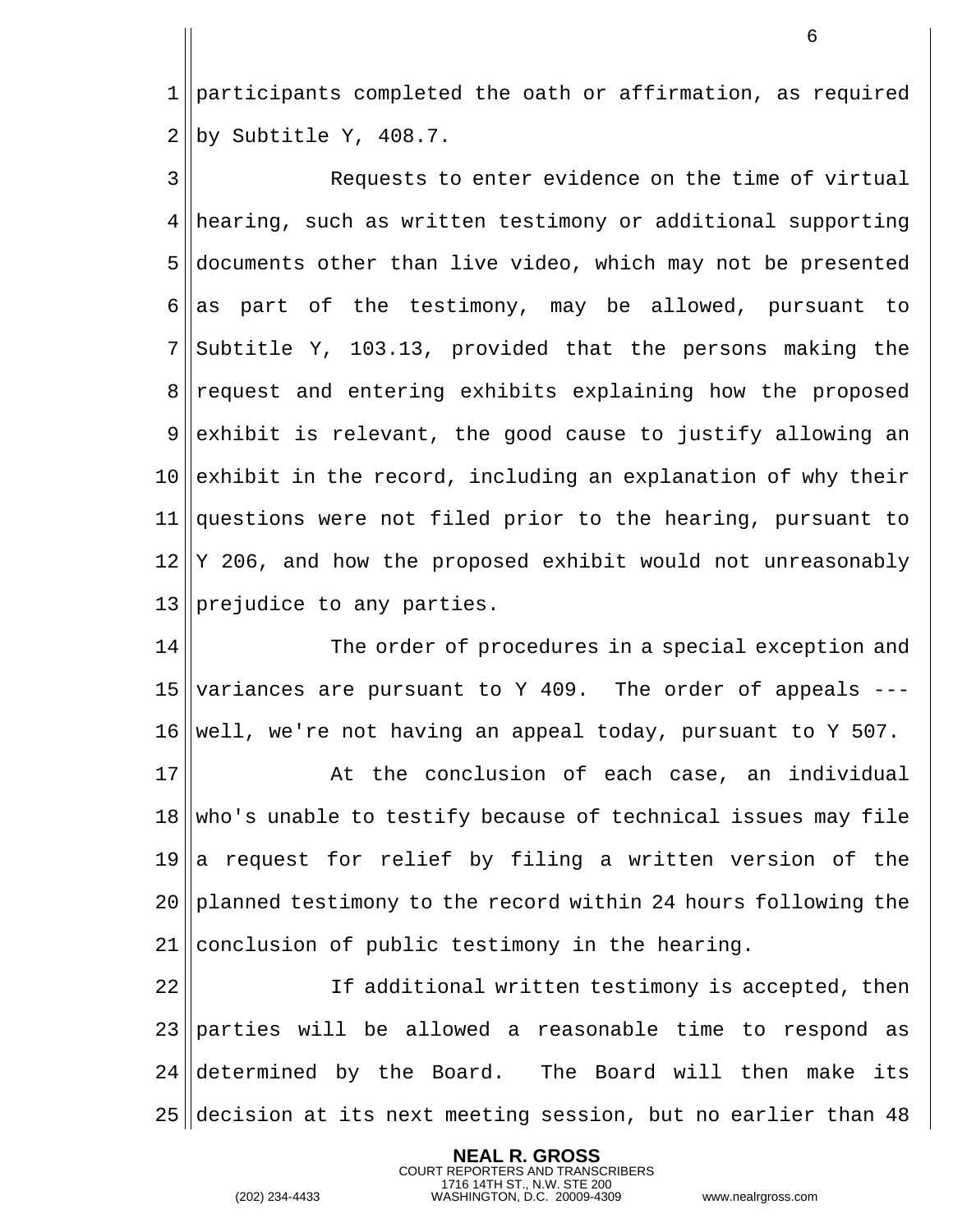1 | hours after the hearing. Moreover, the Board may request ||additional specific information to complete the record.

 The Board and Staff will specify at the end of the 4 hearing exactly what is expected and the date when persons must submit the evidence to the Office of Zoning. No other ||information shall be accepted by the Board.

 Finally, the District of Columbia Administrative 8 Procedures Act requires that the public hearing on each case 9 || be held in the open before the public. However, pursuant to Section 405(b) and 406 of that Act, the Board may, consistent with its rules and procedures and the Act, enter into closed meetings on a case, for purposes of seeking legal counsel in 13 a case, pursuant to D.C. Official Code, Section  $2-575(b)(4)$ , and/or to delay a case, pursuant to D.C. Official Code, Section  $2-575(b)(13)$ , but only after providing the necessary public matters and in the case of emergency closed meeting 17 has taken the roll call vote.

 All right, Mr. Secretary, I guess we have preliminary matters, and then also if you'd like to proceed with our day?

 MR. MOY: Yes, sir. I don't have any other preliminary matters, other than those to a specific case when it's called. As you mentioned, before the Board opens or convenes its meeting session, there is a preliminary matter to Case Application Number 20645 of Equity Trust Company,

> **NEAL R. GROSS** COURT REPORTERS AND TRANSCRIBERS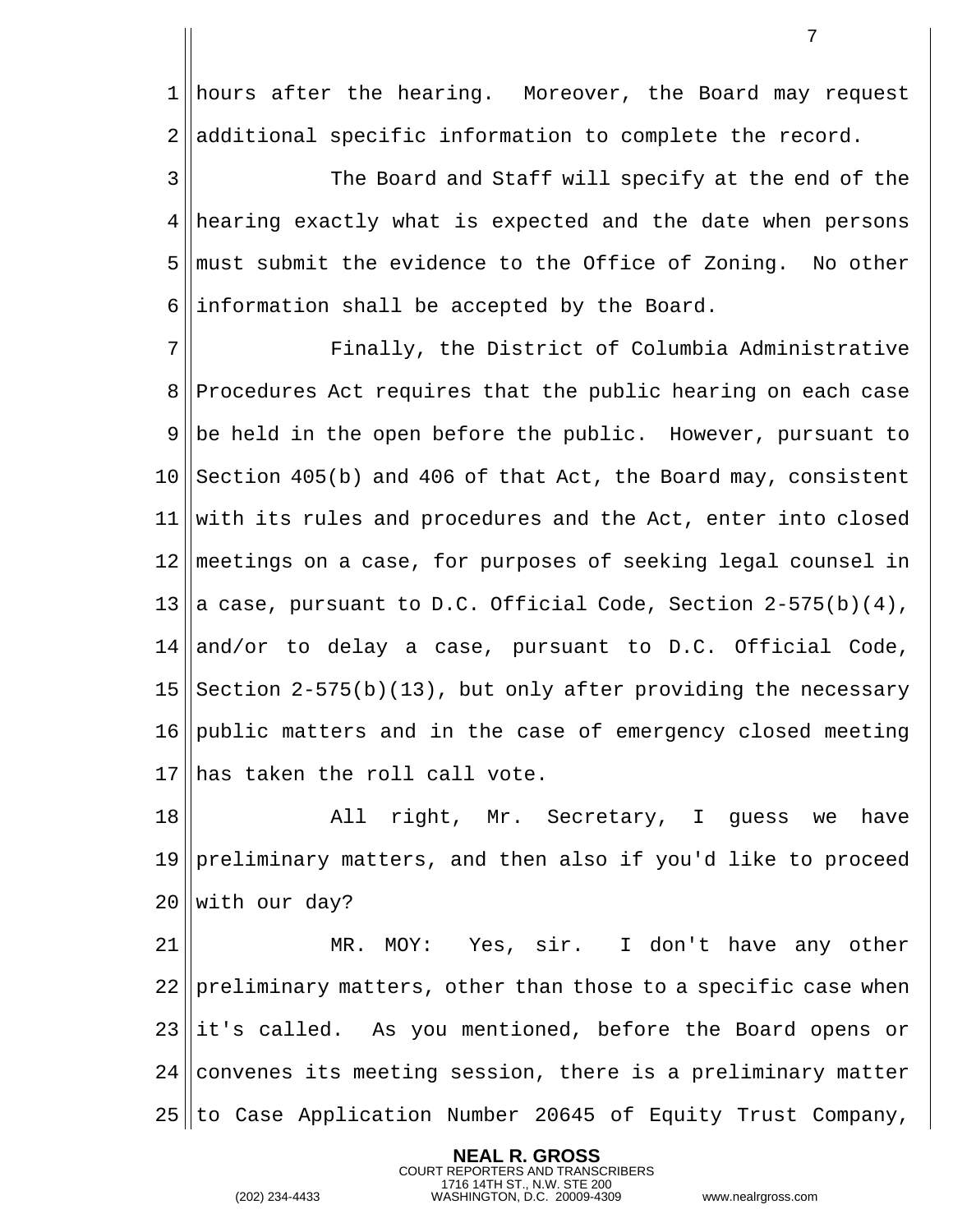Custodian fbo Richard Leavy IRA. 2 || If you want to begin with that, I can read the | case? CHAIRPERSON HILL: Yes, please. Go ahead and move | forward. 6 || MR. MOY: Okay. Once again, this case application ||is captioned as a self-certified application for special 8 exceptions, pursuant self-certified application for special exceptions, pursuant to Subtitle D, Section 5201 and Subtitle ||X, Section 901.2. These are special exceptions from the side yard 12 || requirements of Subtitle D, Section 206.3, and the lot  $|$ occupancy requirements of Subtitle D, Section 304.1. The 14 property is located at 212 57th Street, NE, Square 5248, Lot  $15 \parallel 23$ , and it is in the R-2 Zone. 16 And, as I just said, there is a request for a postponement from ANC 7C, which is under Exhibit 35. CHAIRPERSON HILL: Okay, great. Mr. Sullivan, can you hear me? MR. SULLIVAN: Yes, I can. CHAIRPERSON HILL: Could you introduce yourself || for the record, please? MR. SULLIVAN: Yes. Marty Sullivan from Sullivan  $\&$  Barros on behalf of the applicant. 25 || CHAIRPERSON HILL: Great.

> **NEAL R. GROSS** COURT REPORTERS AND TRANSCRIBERS

1716 14TH ST., N.W. STE 200 (202) 234-4433 WASHINGTON, D.C. 20009-4309 www.nealrgross.com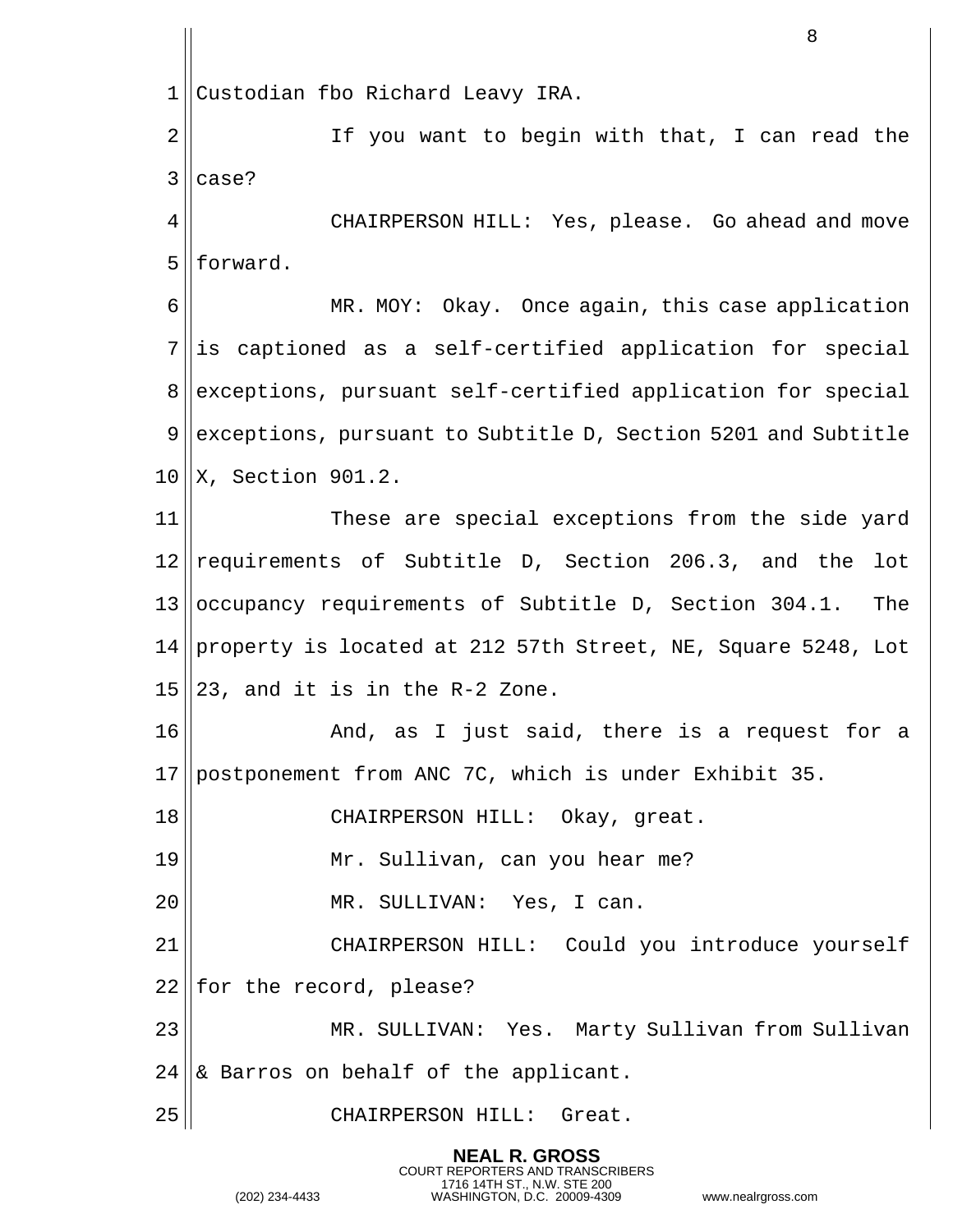|                 | 9                                                               |
|-----------------|-----------------------------------------------------------------|
| 1               | Commissioner Holmes, can you hear me?                           |
| 2               | (No audible response.)                                          |
| 3               | CHAIRPERSON HILL: Could you introduce yourself                  |
| 4               | for the record, please?                                         |
| 5               | ANC COMMISSIONER HOLMES: Antoine Holmes, Chair                  |
| 6               | of ANC 7C.                                                      |
| 7               | CHAIRPERSON HILL: Okay. So, Commissioner Holmes,                |
| 8               | you guys would like a postponement. Is that correct?            |
| 9               | ANC COMMISSIONER HOLMES: That is correct.                       |
| 10              | CHAIRPERSON HILL: Okay.                                         |
| 11              | And, Mr. Sullivan, you're okay with that?                       |
| 12              | MR. SULLIVAN: Yes, we are.                                      |
| 13              | CHAIRPERSON HILL: Okay.                                         |
| 14              | Mr. Moy, when do you think we can get them back                 |
| 15              | - well, first of all, I guess I'll ask Mr. Sullivan or          |
|                 | 16  Commissioner Holmes.  Do you know when you think they would |
| 17 <sub>1</sub> | have an opportunity to be back before us?                       |
| 18              | ANC COMMISSIONER HOLMES: Yes. They're first on                  |
| 19              | the schedule for our May 12th meeting, so, if possible, is      |
| 20              | it possible for them to get maybe that following Wednesday,     |
| 21              | the 18th? We should have our decision memo completed by the     |
| 22              | end of the meeting.                                             |
| 23              | CHAIRPERSON HILL: Okay.                                         |
| 24              | Mr. Moy, what's the 18th looking like?                          |
| 25              | MR. MOY: On May 18th, the Board has on its docket               |
|                 | <b>NEAL R. GROSS</b>                                            |

COURT REPORTERS AND TRANSCRIBERS 1716 14TH ST., N.W. STE 200 (202) 234-4433 WASHINGTON, D.C. 20009-4309 www.nealrgross.com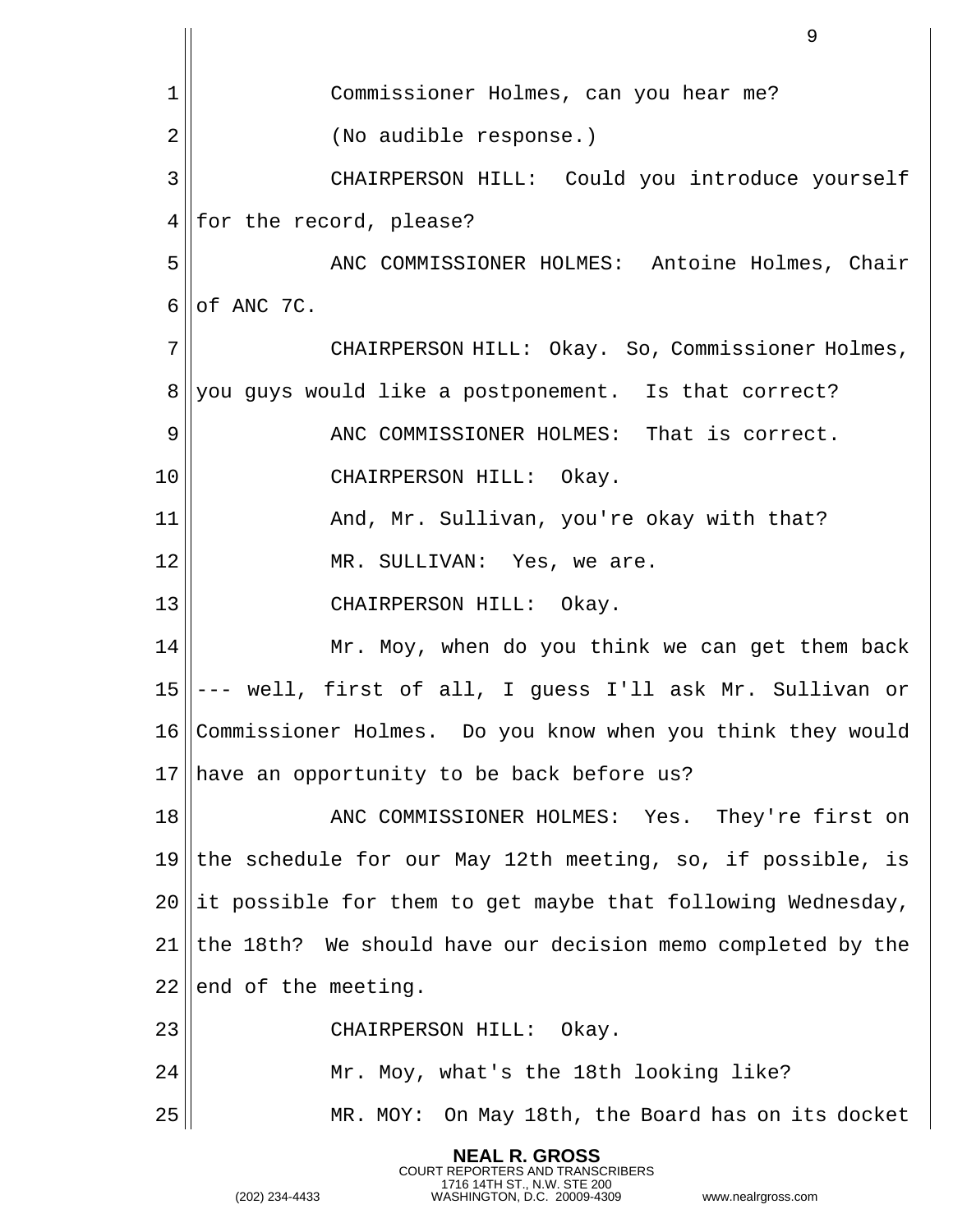|    | 10                                                            |
|----|---------------------------------------------------------------|
| 1  | nine cases and two expedited review cases.                    |
| 2  | CHAIRPERSON HILL: Okay.                                       |
| 3  | Mr. Sullivan, have you had a chance to kind of                |
| 4  | talk with the ANC and everything? Do you think things might   |
| 5  | be moving smoothly?                                           |
| 6  | MR. SULLIVAN: That's what we think, yes. We have              |
| 7  | talked to them. We have some letters of support. It all       |
| 8  | seems to be going in the right direction, yes.                |
| 9  | CHAIRPERSON HILL: Okay.                                       |
| 10 | All right, Commissioner, will you be very kind to             |
| 11 | also put them on the agenda first and then also trying to get |
| 12 | them before us on the 18th, and so, we'll go ahead, Mr. Moy,  |
| 13 | and postpone this until the 18th of May.                      |
| 14 | MR. MOY: Yes, sir. Done.                                      |
| 15 | CHAIRPERSON HILL:<br>Okay.                                    |
| 16 | Commissioner Holmes, is that all you have with us             |
| 17 | today?                                                        |
| 18 | ANC COMMISSIONER HOLMES: That's it today.                     |
| 19 | CHAIRPERSON HILL: Nice to see you, sir.                       |
| 20 | ANC COMMISSIONER HOLMES: See you, too.                        |
| 21 | CHAIRPERSON HILL: Okay.                                       |
| 22 | ANC COMMISSIONER HOLMES: Take care, everyone.                 |
| 23 | MR. SULLIVAN: Thank you.                                      |
| 24 | CHAIRPERSON HILL: Bye-bye, you guys.                          |
| 25 | All right, Mr. Moy, you can call our first -                  |

**NEAL R. GROSS**

COURT REPORTERS AND TRANSCRIBERS 1716 14TH ST., N.W. STE 200 (202) 234-4433 WASHINGTON, D.C. 20009-4309 www.nealrgross.com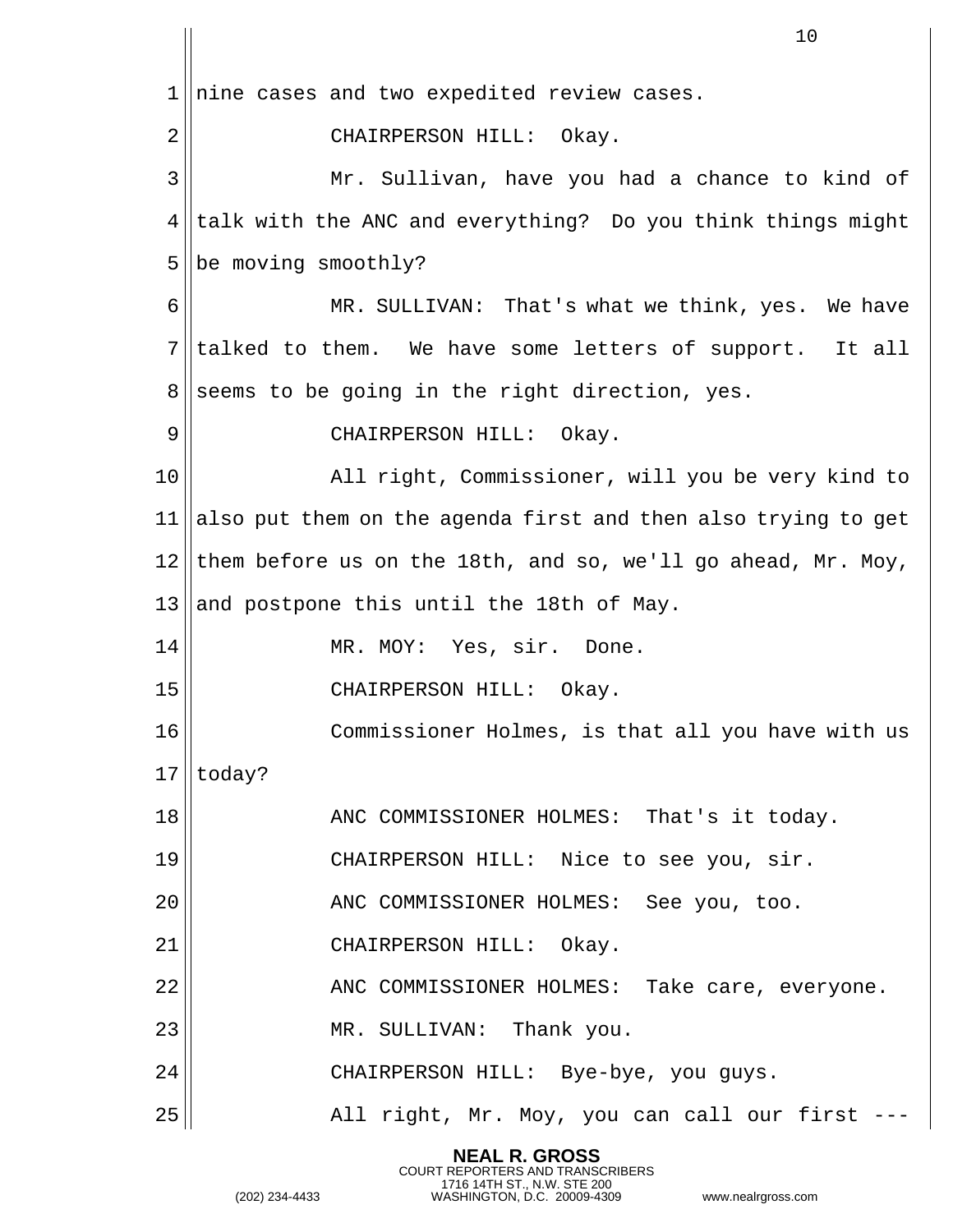1 yes, our decision case.

2 MR. MOY: Yes, sir. This would be Case 3 Application Number 20524 of Gregory Potts, P-O-T-T-S. This  $4$  application is requesting a relief and special exceptions 5 from the rooftop and upper floor alteration restrictions of 6 Subtitle E, Section 206.1(a), pursuant to Subtitle E, Section  $7||206.4$ , Subtitle E, Section 5207, and Subtitle X, Section  $8 \parallel 901.2$ . The property is located at 521 Florida Avenue, NE,  $9 \parallel$  Square 828, Lot 48. And the subject site is in the RF-1  $10$  | Zone. 11 || And I think I will leave it at that. Thank you.

12 || CHAIRPERSON HILL: All right. Thank you, Mr. Moy.  $13$  | Okay. So, I have had an opportunity to kind of look at this. 14 ||Also, I know we're here to deliberate a little bit more or 15 || think about things a little bit more, but I've had an  $16$  opportunity to kind of think about this case.

 And, then, also, I've been able to talk to some of you individually and just kind of see where, what people's 19 thoughts are. What I'd like to do, and I think that there 20 are others who are interested in doing this, is go ahead and reopen this case and kind of have some more questions lanswered.

23 I think that what --- and I'm going to go around  $24$  the table and see if there's anything else that maybe people  $25$  might be  $--$  well, first of all, good morning, everybody.

> **NEAL R. GROSS** COURT REPORTERS AND TRANSCRIBERS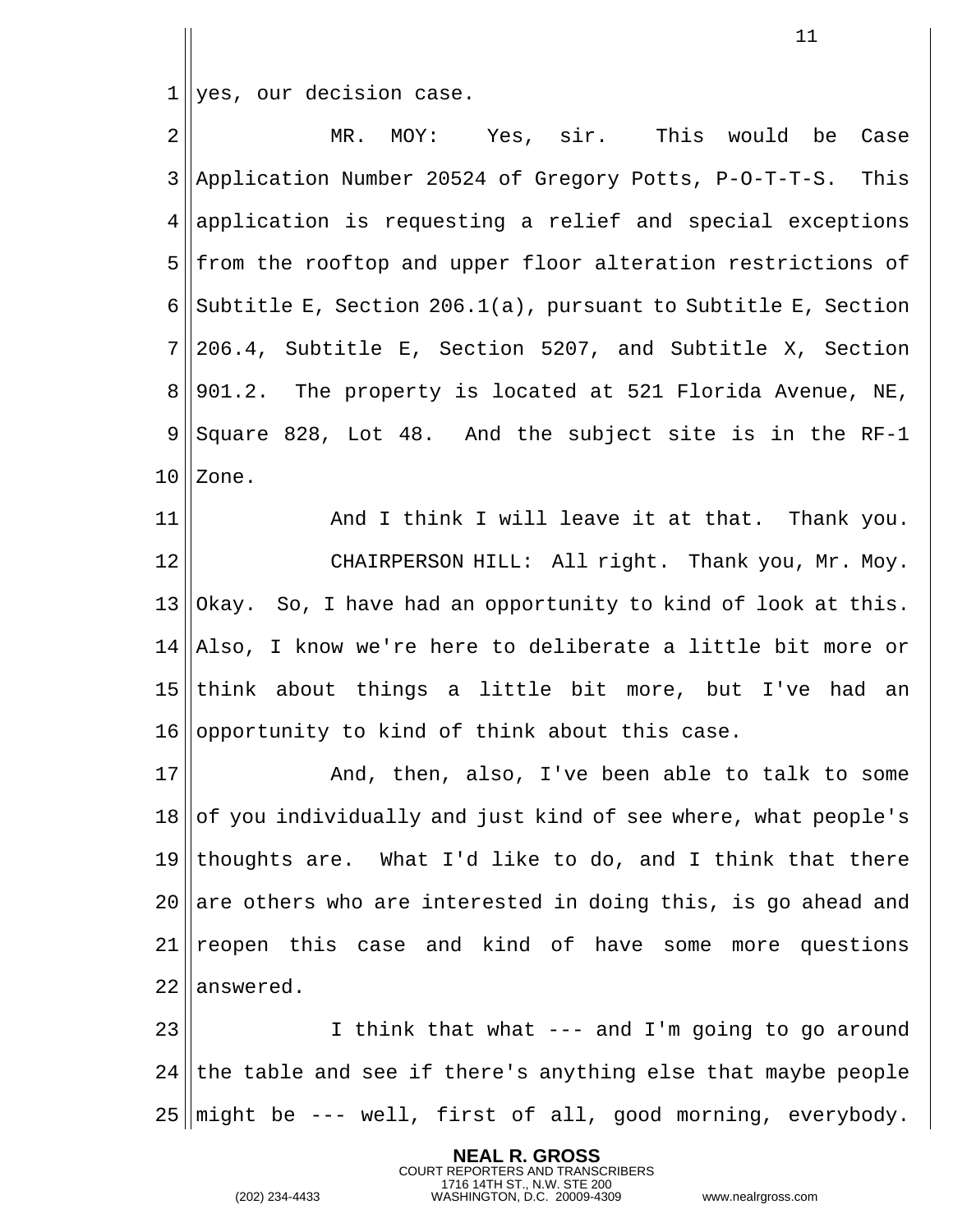Nice to see everyone. Good morning. Good morning. And then go around the table and see if there's anybody who has || anything else.

 I mean some of the concerns that I had, and I'll just kind of talk about this a little bit, is that, you know, 6 had --- there was, you know, some controversy with this. We had the commissioner from the ANC testify in opposition. The 8 | ANC is in opposition.

9 The property had it been raised could have been built a matter of right in this way. However, had it been  $\vert$  raised, it would have been built the way that the drawings had originally, as the building had originally been designed, which, I think, is a nice design.

  $\parallel$  The issues that I have with it, again, are that mansard roof removal and that, I guess, the brick actually ||is in different colors at that line, and, you know, it kind of more goes to the regulations and character of the 18 neighborhood and, you know, that mansard roof being removed and then that line of brick being different. They don't lmatch.

 And, so, really, again, where I'm kind of stuck with is that had the applicant done what they were supposed to do in terms of raising the building, it would have been a nice clean building that would have looked the way it's supposed to look, and I believe would have fit in with the

> **NEAL R. GROSS** COURT REPORTERS AND TRANSCRIBERS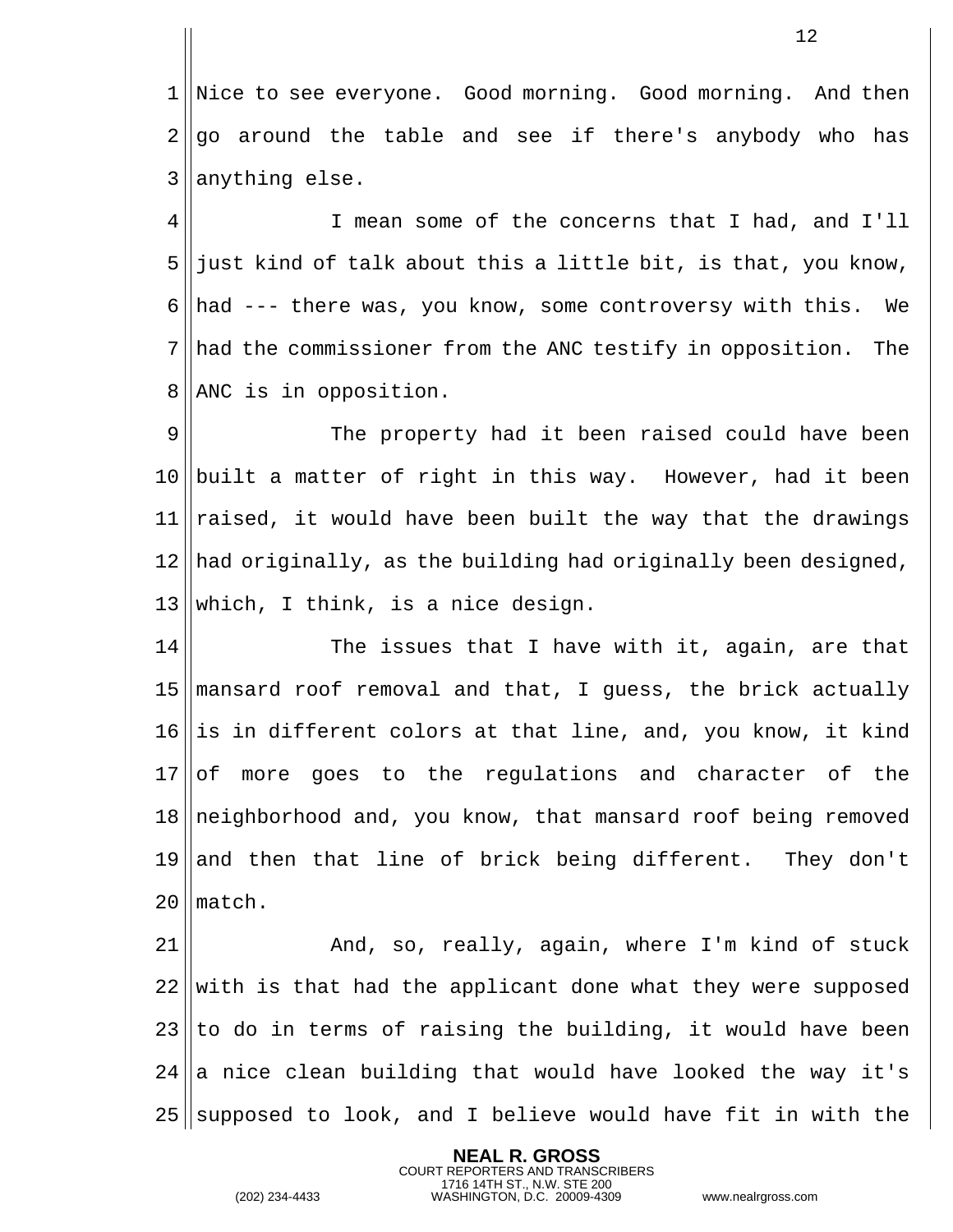1 character of the neighborhood regardless of whether or not they would have been before us, meaning they would have been able to do as a matter of right.

 $4 \parallel$  But the fact that they didn't raise it, the Commissioner is correct, that they should have then been 6 before us for a special exception for the mansard roof, and ||then who knows what would have happened with us, I mean, 8 whether or not we would have approved it, whether or not, you | know, we wouldn't.

 So, what I'd like to see from --- I'd like to hear, I guess, more of what my fellow Board Members may or may not have an opinion of. I'd like to hear or see from the 13 applicant if there's a way to make the building more cohesive ||in terms of how it fits in with the character of the  $\ln\frac{1}{10}$  neighborhood in my opinion kind of how that there's the brick  $16 \parallel --$  there's like kind of a faux-brick covering that's to the  $\lVert$ right of --- if you're facing the property, there's one to the right that has kind of like a beige faux brick covering.

 Maybe that's something that could be done to make all the bricks the same or painting the brick, paint the 21 ||brick, you know, one particular color. And then, I don't know whether we would want them to go back to the ANC and see if there's something that the ANC might be willing to get 24 | behind.

> **NEAL R. GROSS** COURT REPORTERS AND TRANSCRIBERS

I understand that the Office of Planning is kind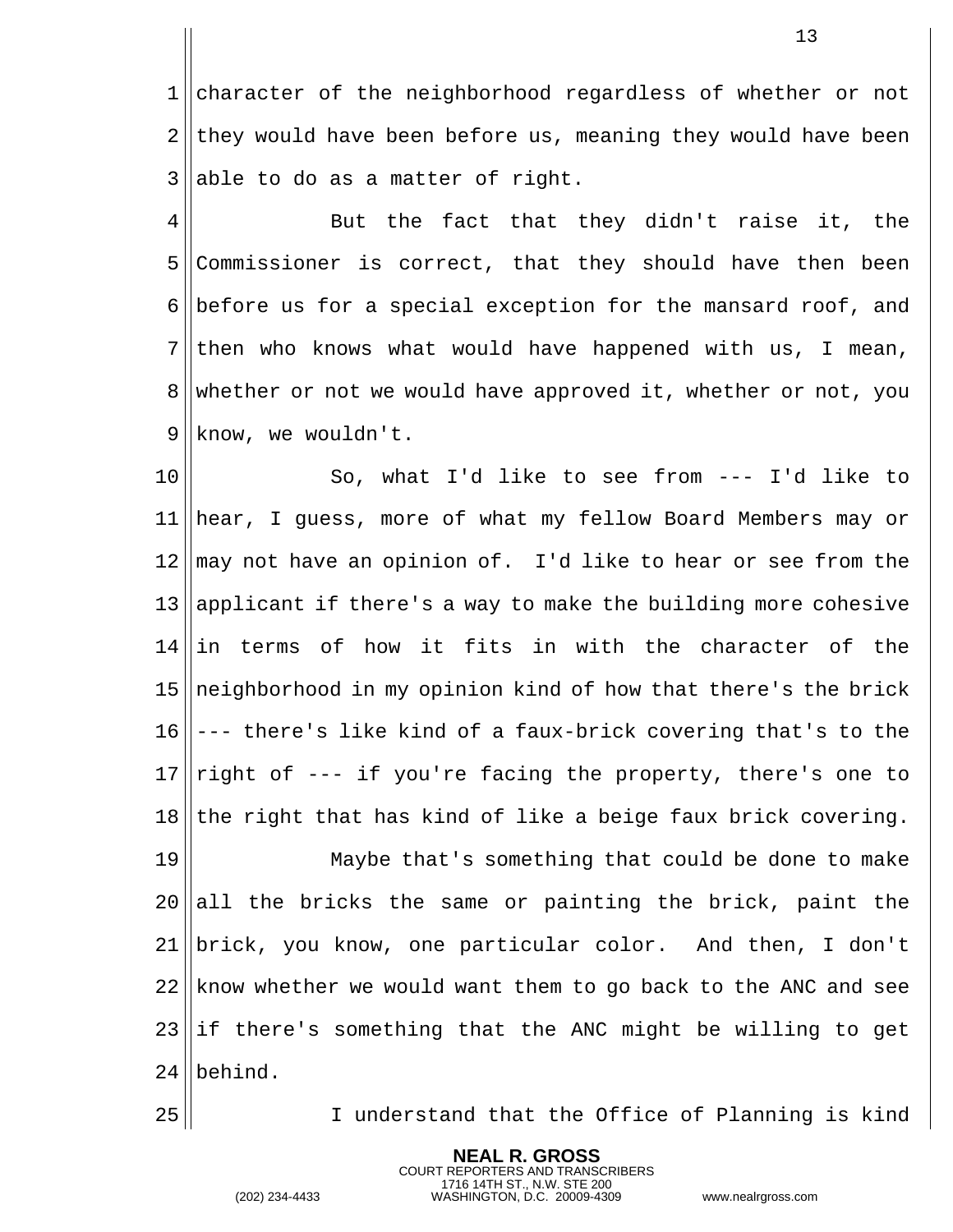$1 \mid \mid$ of, you know, they seem kind of --- they approved the project, but there was some hesitancy to it. And due to the fact that perhaps the DCRA gave them permission to go ahead 4 and move forward with it and then the building  $---$  and I think others have comments on this is kind of like, you know, 6 what has also been pointed out to me is a little bit disjointed.

 You know, there's one window in that top-right corner that's a different window, and so it just seems as though there could be some cohesion that could be put forward  $|$ to help with the, again, character of the neighborhood and 12 | how that mansard roof has been removed.

13 || So, my proposal is bring them back before us. I'd like to hear whether or not --- and you all can tell me which 15 you all think, and I'll go around the table  $---$  and bring 16 them back before us, ask them, and I know they're listening, to see if they can do something with painting the brick or covering it with some kind of something like the thing that's over to the right of the property or going before the ANC 20 again to see what the ANC might like to see because I do think it is a little confusing in that if they did raise the property, they could have built this, but again, they wouldn't have built this exactly as they have it built right now, so I'm a little torn with the whole thing in that regard. Sorry.

> **NEAL R. GROSS** COURT REPORTERS AND TRANSCRIBERS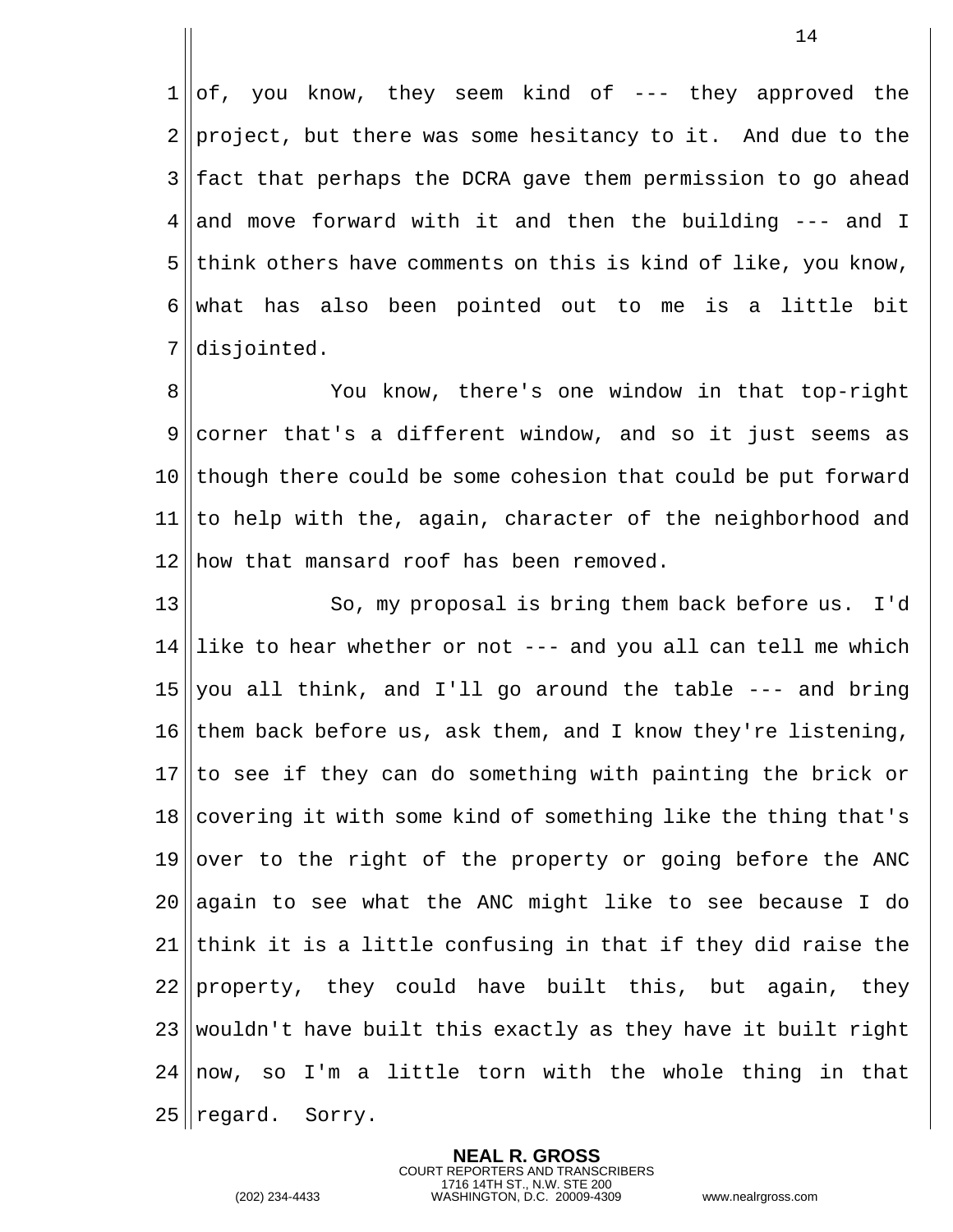1 So, to clarify. Bring them back before us, ask for them to come before us either after talking with the ANC again or/and coming before us with like a proposal for painting the brick or making it more cohesive such that they have removed, since they have removed that mansard roof, you know, character and scale of the neighborhood.

7 || Mr. Smith, do you have any thoughts?

 MEMBER SMITH: I agree with the position that you've stated, Chairman Hill. I understand the position of the Office of Planning, but I'm just not there yet because  $11 \parallel I$  do understand the ANC's concerns about the design of this 12 building in context of the character of the neighborhood, so I would say that along this block there is a lot of change.

 There's been a large amount of apartment buildings that have been built to the north of Florida Avenue, the Dave Thomas Circle, so there is going to be change there. And I 17 completely respect the fact that there will be change, but  $18 \parallel$ I share those same concerns that you have about the design.

19 || I am torn that if they had completely removed the facade, they would be able to build it pretty much as it is now, but right now, the design, and they kept the facade and then added some additional facade for the third floor, it completely just destroys it, so I am not prepared to support 24 lit right now, but, you know, I do welcome additional || submissions by the applicant to rectify the issue.

> **NEAL R. GROSS** COURT REPORTERS AND TRANSCRIBERS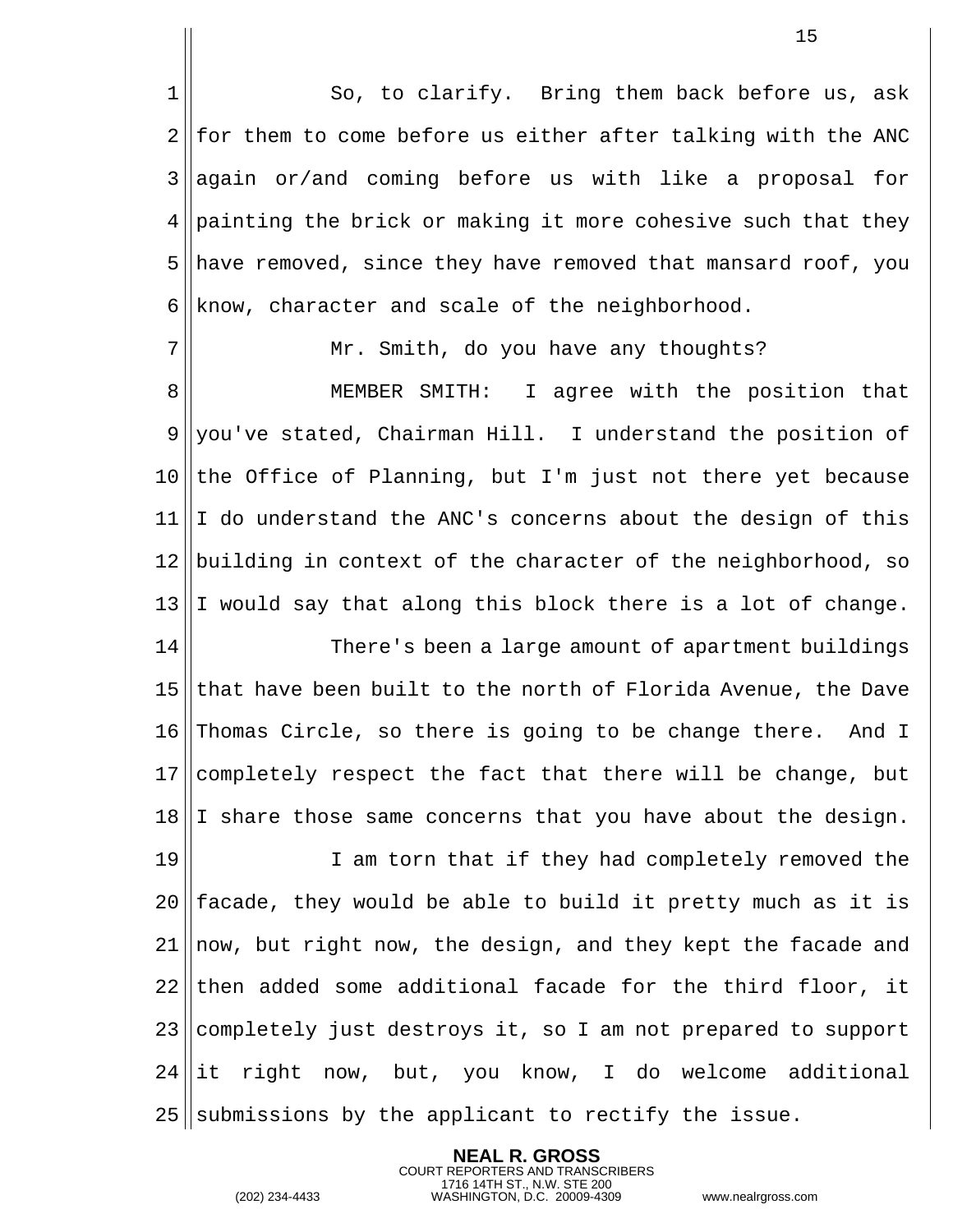1| So, one of the examples that you brought up was  $2\parallel a$  different color brick. I would like to see if the applicant --- and, like you said, I understand that they're ||listening --- I want to see in a later submission to us how they rectify that this jointed design of the facade, whether 6 it's painting, whether it's changing brick, I'm not going to, you know, prescribe a fix for them, but it needs to read as | one facade.

9 also, another facet of the facade on the third-  $|$  floor addition that they're putting it, they put a smaller window than the other two windows. If you look at the facade straight on, the window furthest to the right on the third floor is a smaller window. It's a bathroom, so I get that may be why they put in a smaller window in there.

 In their design that they were supposed to build, that was always going to be a bathroom with windows that matched the historic facade, so same size. So, I want to see a change in that window. It needs to read as one facade, and ||it needs to match the historic window size that we see on the 20 Ifirst and second floor.

  $\parallel$  So, I'm with you. I want to reopen this record, and I want to see additional redesign of this existing  $|$  facade. And I welcome --- if they want to have a 24 conversation with ANC, I welcome that, see where they can get with the ANC. It seems like the ANC may not be inclined to

> **NEAL R. GROSS** COURT REPORTERS AND TRANSCRIBERS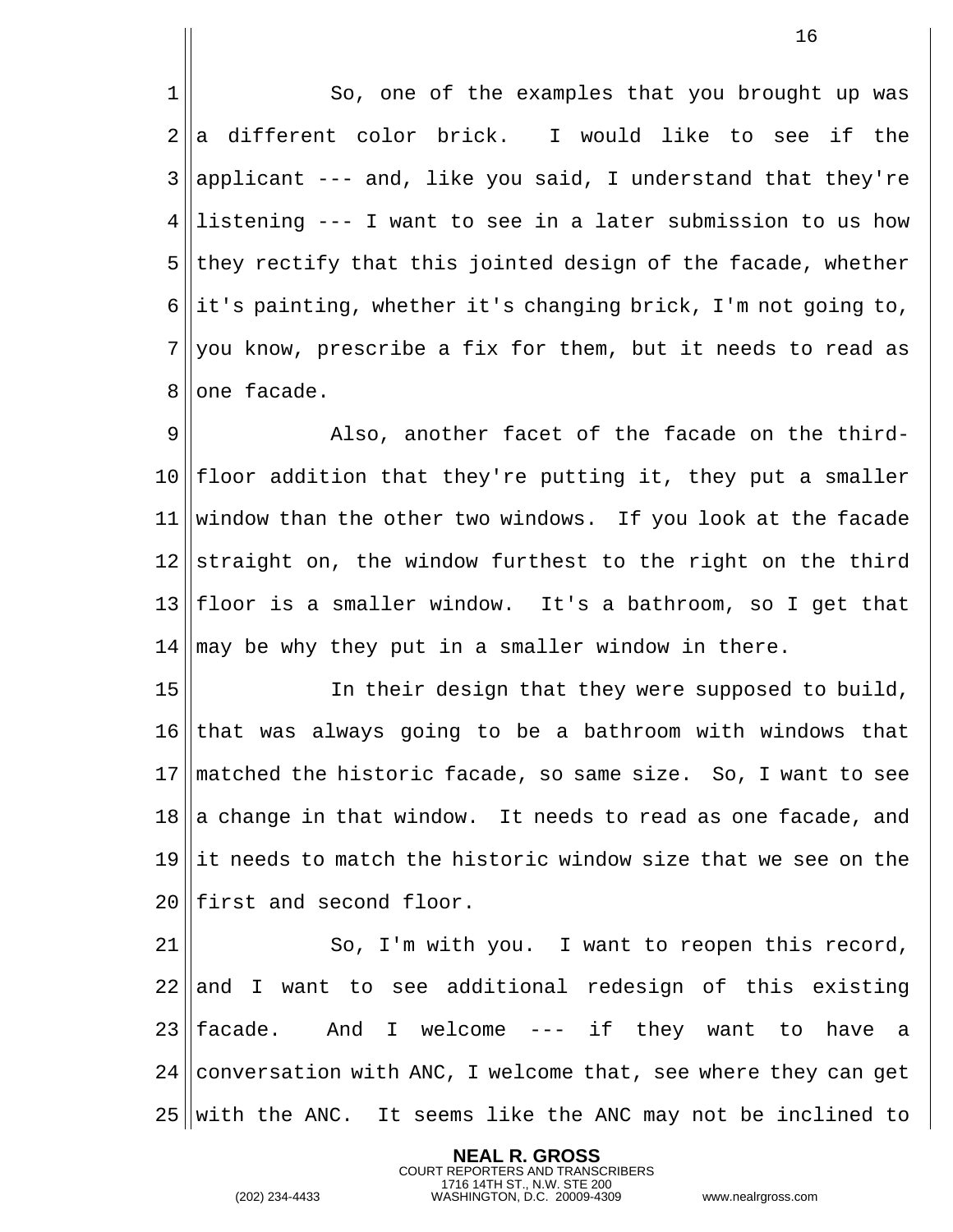||support it either way, but I welcome to them having that 2 dialog. So, do want to open it back up for additional 3 || architectural drawing.

CHAIRPERSON HILL: Thank you.

Board Member Blake?

 MEMBER BLAKE: Sure. Thank you, Mr. Chairman.  $7||1$ , well, first of all, agree with both comments that you and Board Member Smith made with regards to this project. I do 9 believe that the applicant's decision not to raise the front of the building has resulted in something that was somewhat a visually intrusive facade. And it's not just the cornice, 12 but mismatched brick and so forth, the third-floor window trim, things of that sort actually do, I think, make it 14 Somewhat visually intrusive.

 The issue that bothers me with regards to this too is that we've seen in past cases that people tend to as they develop the block --- and I agree with Board Member Smith --- there will likely be a lot of change on this block because it's a very eclectic neighborhood if you look at it.

20 || So, on Florida Avenue, a gas station across the street, high rises across the street. There's a lot of change that's going to take place in this area.

23 || And when I look at this building, the thing that concerns me is I see that historically people tend to mimic other things, and they draw that for inspiration, so we're

> **NEAL R. GROSS** COURT REPORTERS AND TRANSCRIBERS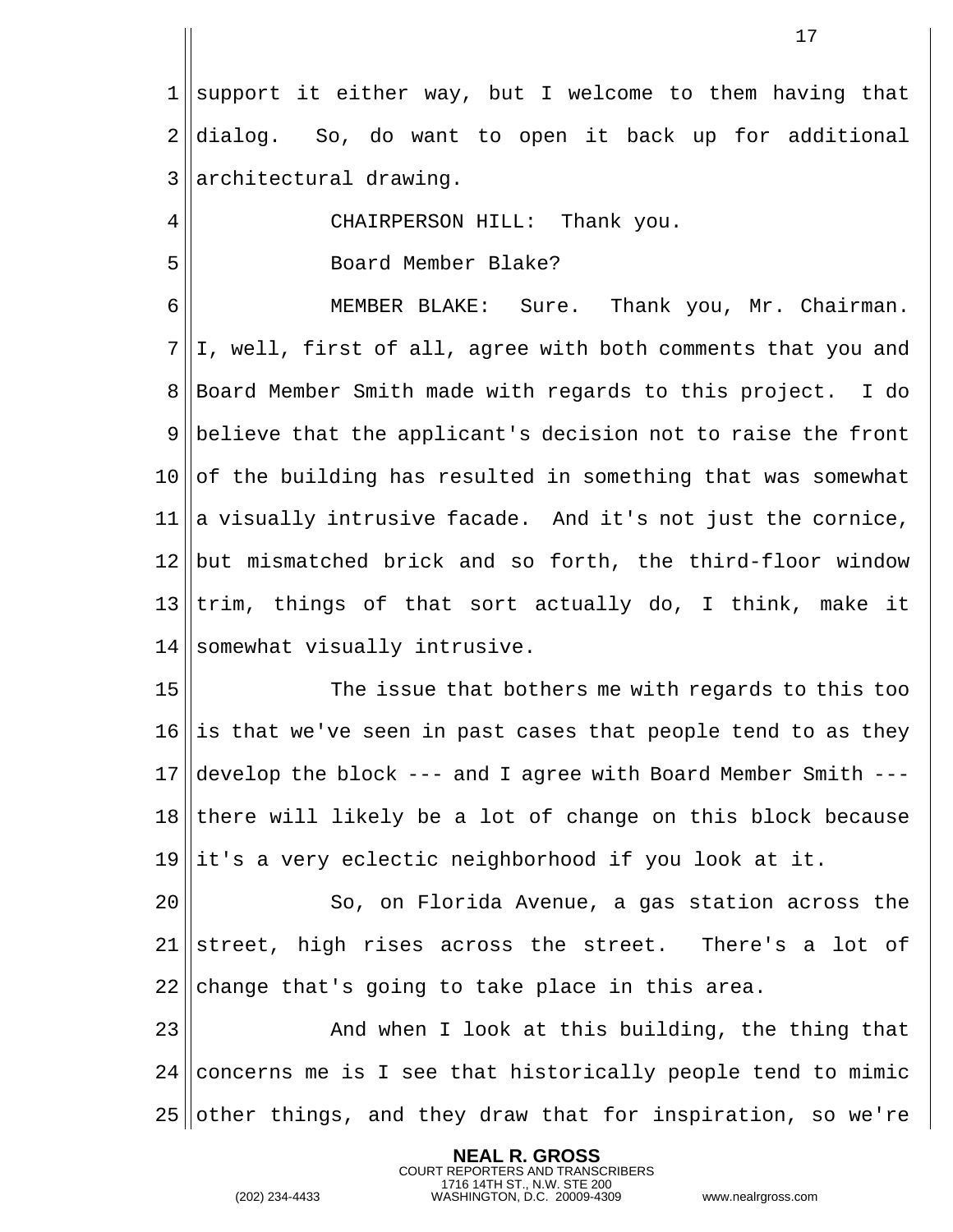1 going to go off in a very different direction. And the ||inspiration that we're using to do that should be at least ||not visually intrusive, example.

 $4 \parallel$  So, for that reason, I too agree that I think it's important that we have the applicant revisit this. There's 6 a lot of work that has gone into it. It looks like it's very good quality work other than the facade.

 And it's unclear about, you know, what came first, chicken, egg, was it held up, but I can understand and certainly sympathizes with the developer in terms of trying to get things done timely.

 And I would not want to see them set off at this 13 point to restart this process or something like that. And  $14 \parallel I$  do think --- but I also don't think that the community 15 should live with something that I think is visually intrusive and based on the comments that you and Board Member Smith 17 made, so I would agree with the assessments that you made and would support that approach.

CHAIRPERSON HILL: Thank you.

Chairman Hood?

 ZONING CHAIRMAN HOOD: Yes. Good morning, Mr. 22 Chairman. I would agree with the comments of Board Member Blake from last week, and I would agree with the comments he made again this week, and I also would agree with your comments and Board Member Smith's comments as well thus far.

> **NEAL R. GROSS** COURT REPORTERS AND TRANSCRIBERS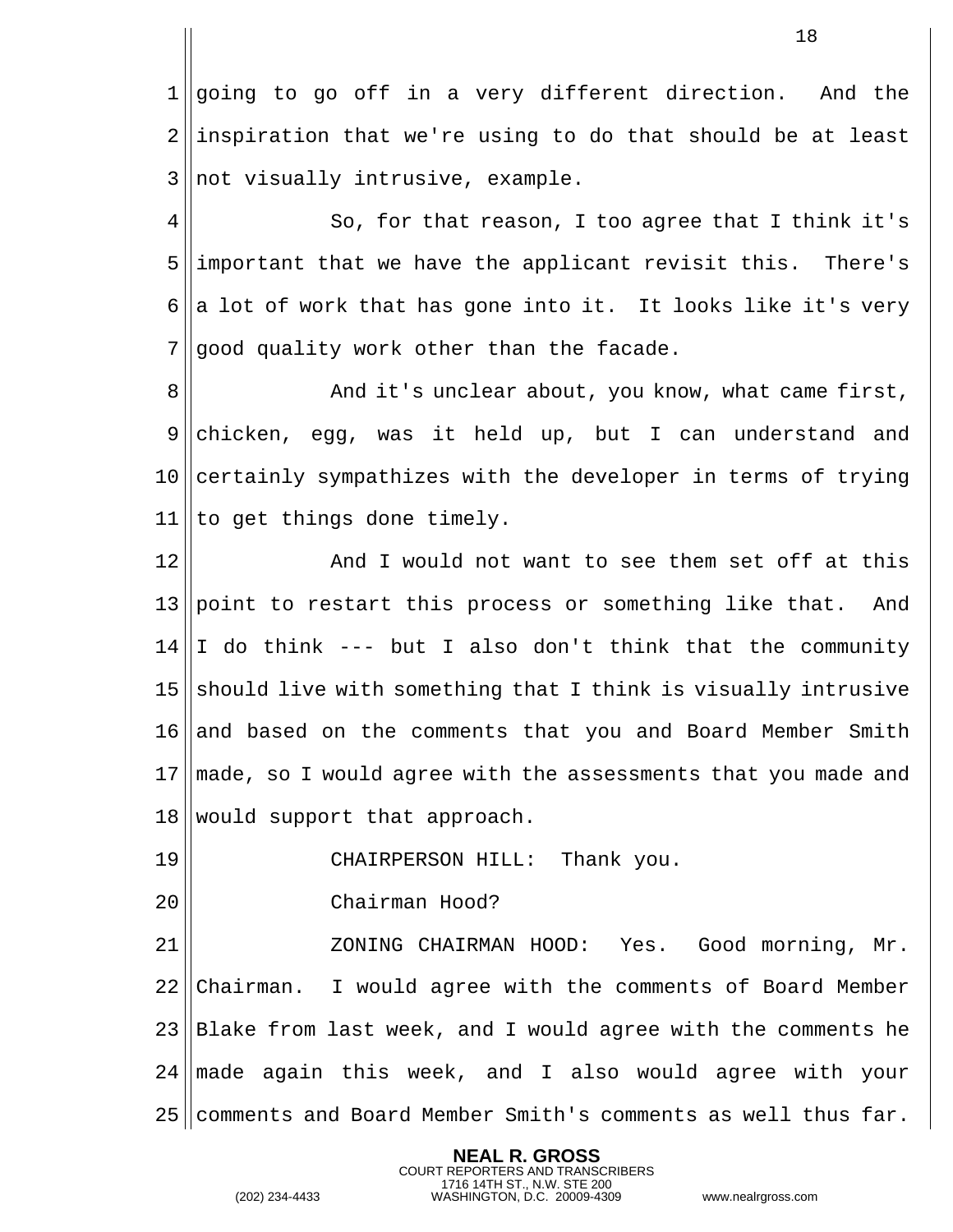1 I would agree that change is coming. It would be ||great to get closer with those in the community that ANC is 3 possible. While you may not always agree, you may not always ||get 100 percent, but I do believe that, as Board Member Blake has mentioned, this is going to change, but also, we want to make sure that it's not intrusive.

7 || So, I think we're going down the right path. I 8 Know he mentioned it last week. I agreed with him last week, 9 and I continue to agree with him and everyone else this week,  $10$  so that's why I think we have a good plan moving forward, and 11 let's see what comes back. Thank you, Mr. Chairman.

12 || CHAIRPERSON HILL: Thank you, Chairman.

13 Vice Chair John?

 VICE CHAIR JOHN: Thank you, Mr. Chairman. I  $\vert$  don't have a lot to say so far. I think that the applicant clearly made a mistake, but we do have OP supporting 17 approval, and we also have DCRA admitting that it made a mistake, so that's what's going for the applicant, but I 19 aqree that --- and let me say one more thing. I agree the applicant could have built, you know, a new building from scratch had he just done the raise or the zoning raise.

 $22 \parallel$  So, and I also agree that the, as built, it's  $23$  visually intrusive. And I'm mindful that this is not a  $24$  historic district or anything like that, but I agree with 25 everyone. It should look  $--$  it should not be jarring, which

> **NEAL R. GROSS** COURT REPORTERS AND TRANSCRIBERS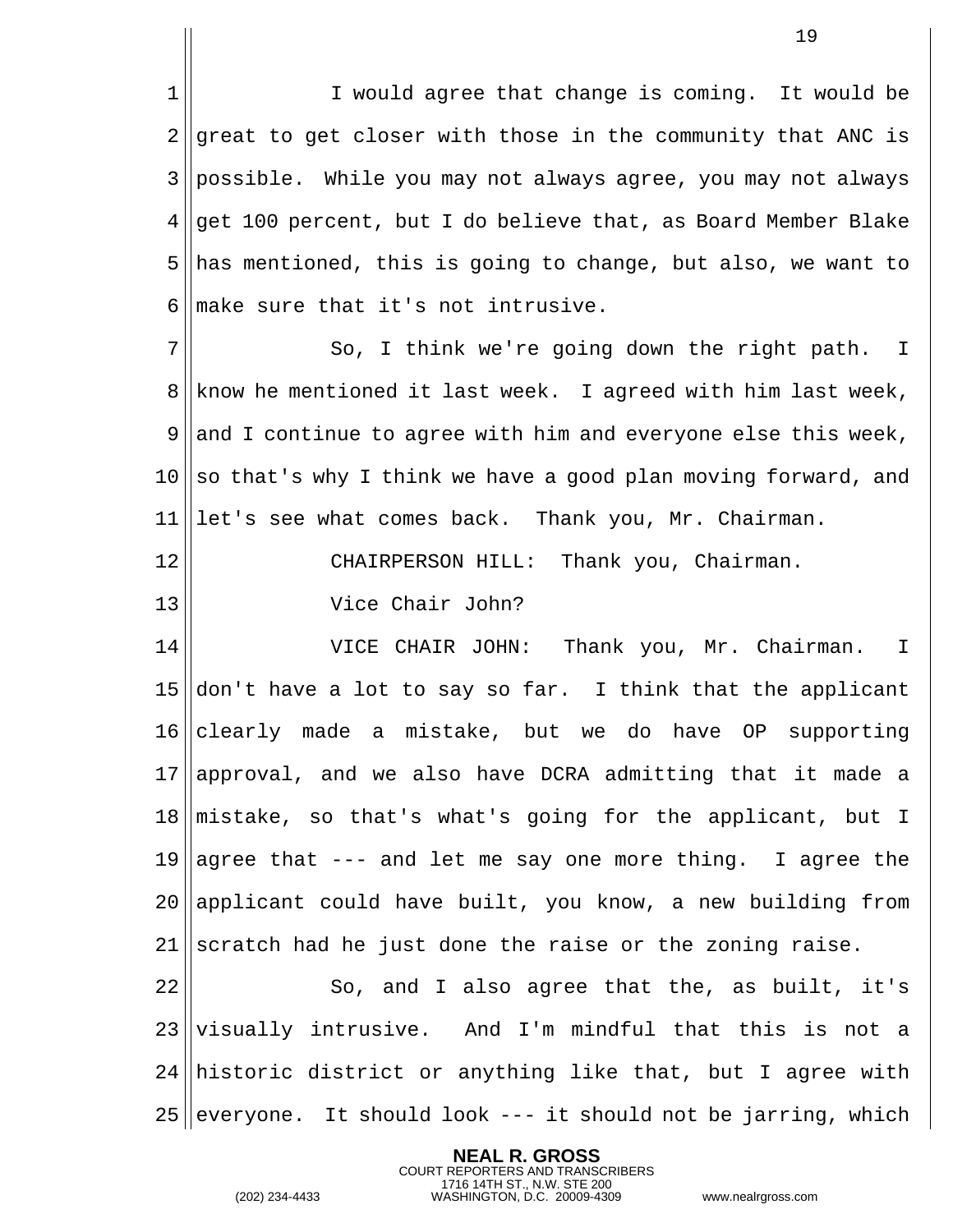||is what we have now, so I would like to see some changes  $\blacksquare$  made.

 I looked at the windows again and the windows on the first and the second floor are fine, even, you know, that ||long window on the second floor, but the third floor is where 6 we have an issue, so I would like to see something that's more consistent with the block come back, and so I'll wait to see what the applicant provides us.

9 || I'm not requiring that the applicant go back to the ANC, but they can if they want to. I think the ANC is 11 pretty firm that the mansard roof should be replaced, but when I think about that option, and the Chairman is correct, Chairman Hill, if the applicant could have raised the building, what's the point in telling the applicant to go 15 back and remove everything that you didn't take off?

 Common sense tells me that's wasteful, so I'm mindful that the applicant could have built what he has there, but according to the plans that he had, which was a very decent design, so that's where I come down, Mr. 20 Chairman.

21 || CHAIRPERSON HILL: Okay. Mr. Moy, can you hear me? 23 || (No audible response.)

 CHAIRPERSON HILL: You don't happen to know when ANC 6C meets, do you?

> **NEAL R. GROSS** COURT REPORTERS AND TRANSCRIBERS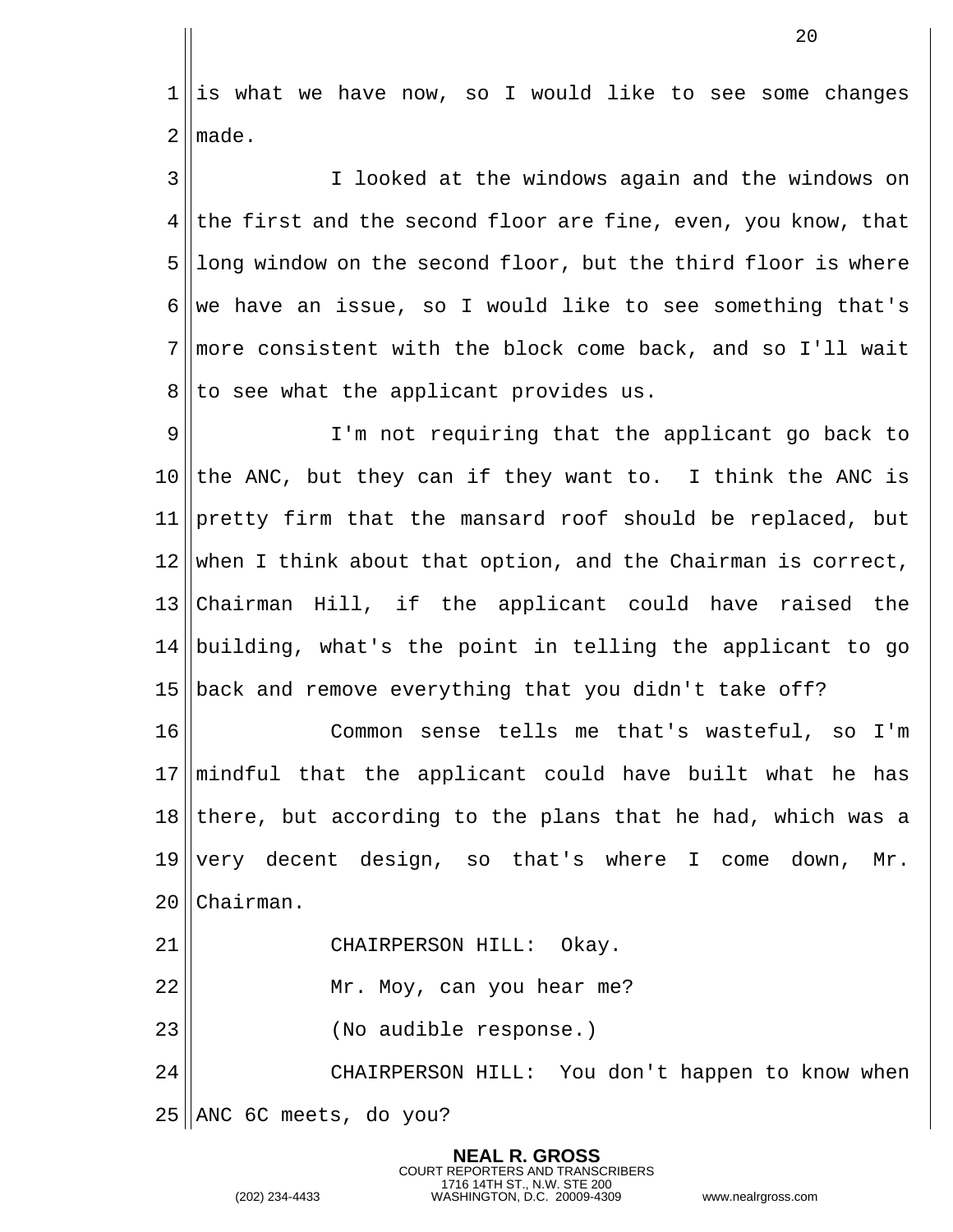MR. MOY: Yes. I believe it's May 13th, sir.  $2 \parallel$ It's the second Wednesday of each month. CHAIRPERSON HILL: The second Wednesday, so the | 11th? Okay. 5 || MR. MOY: Of May. CHAIRPERSON HILL: So, let's go ahead and do this. ||Let's --- what's the 25th of May look like? 8 || MR. MOY: Twenty-fifth of May, the Board has already scheduled eleven cases and two expedited cases. CHAIRPERSON HILL: Okay. And you just told me the 18th we had nine and one expedited, so now we have ten and one expedited? MR. MOY: That's correct. CHAIRPERSON HILL: And then, you're saying the 15 25th, we already have ten and two expedited? 16 || MR. MOY: Eleven. CHAIRPERSON HILL: Okay. Let's put this on the | 18th, okay? ZONING CHAIRMAN HOOD: Mr. Chairman? CHAIRPERSON HILL: Chairman Hood? 21 || ZONING CHAIRMAN HOOD: I would ask that you move this to June. I would not even be able to provide a proxy. I would pass on to someone else, but I will be unavailable for two weeks, so if you could move to this June, it would very helpful so I can participate in the discussions.

> **NEAL R. GROSS** COURT REPORTERS AND TRANSCRIBERS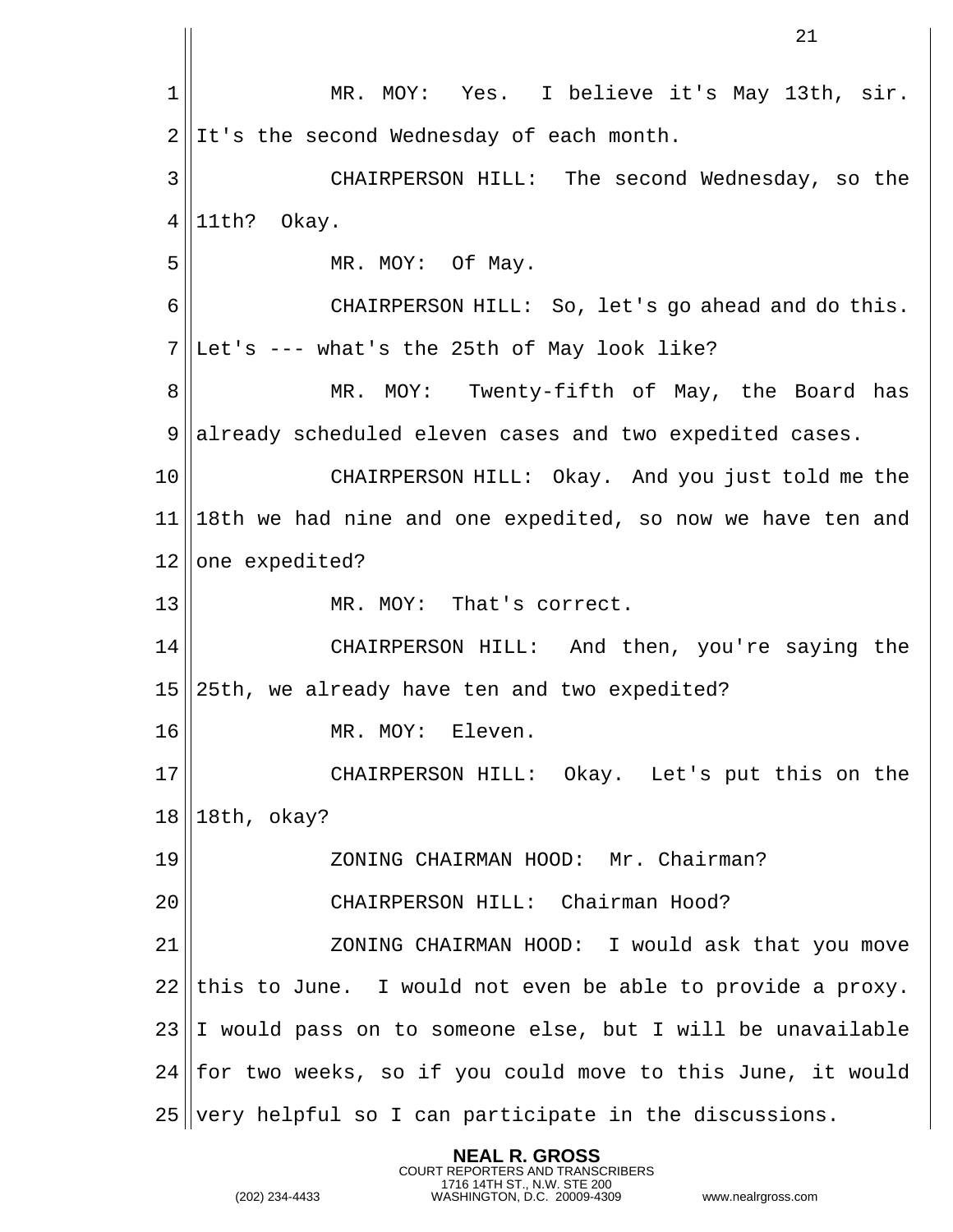CHAIRPERSON HILL: Okay. How about June 1st? ZONING CHAIRMAN HOOD: I will be returning the ||night before, but I think I'll be okay. CHAIRPERSON HILL: I'm sorry, Chairman Hood. Do you think that'll be okay for you, June 1st? ZONING CHAIRMAN HOOD: I'll be here after 12, so  $7||I \text{ think I'll be all right. We'll see.}$ 8 || CHAIRPERSON HILL: Okay. We'll put it maybe later ||in the day and so that might work better for your schedule. ZONING CHAIRMAN HOOD: Thank you, Mr. Chair. CHAIRPERSON HILL: Okay. MR. MOY: Mr. Chairman? CHAIRPERSON HILL: Yes. 14 || MR. MOY: Actually, if you want to schedule it for 15 June 1st, it would be the first and only case for that day, because you do not have a scheduled hearing for June 1st. CHAIRPERSON HILL: Oh, because of Memorial Day? 18 || MR. MOY: Yes, sir. CHAIRPERSON HILL: Okay. MR. MOY: Memorial Day is that Monday, two days | prior. CHAIRPERSON HILL: Okay. Now, I'm looking at my ||fellow Board Members, so that was our holiday. Well, meaning 24 the day that --- and so it would, I guess, I mean, I hope the applicant is listening because this is definitely something

> **NEAL R. GROSS** COURT REPORTERS AND TRANSCRIBERS

1716 14TH ST., N.W. STE 200 (202) 234-4433 WASHINGTON, D.C. 20009-4309 www.nealrgross.com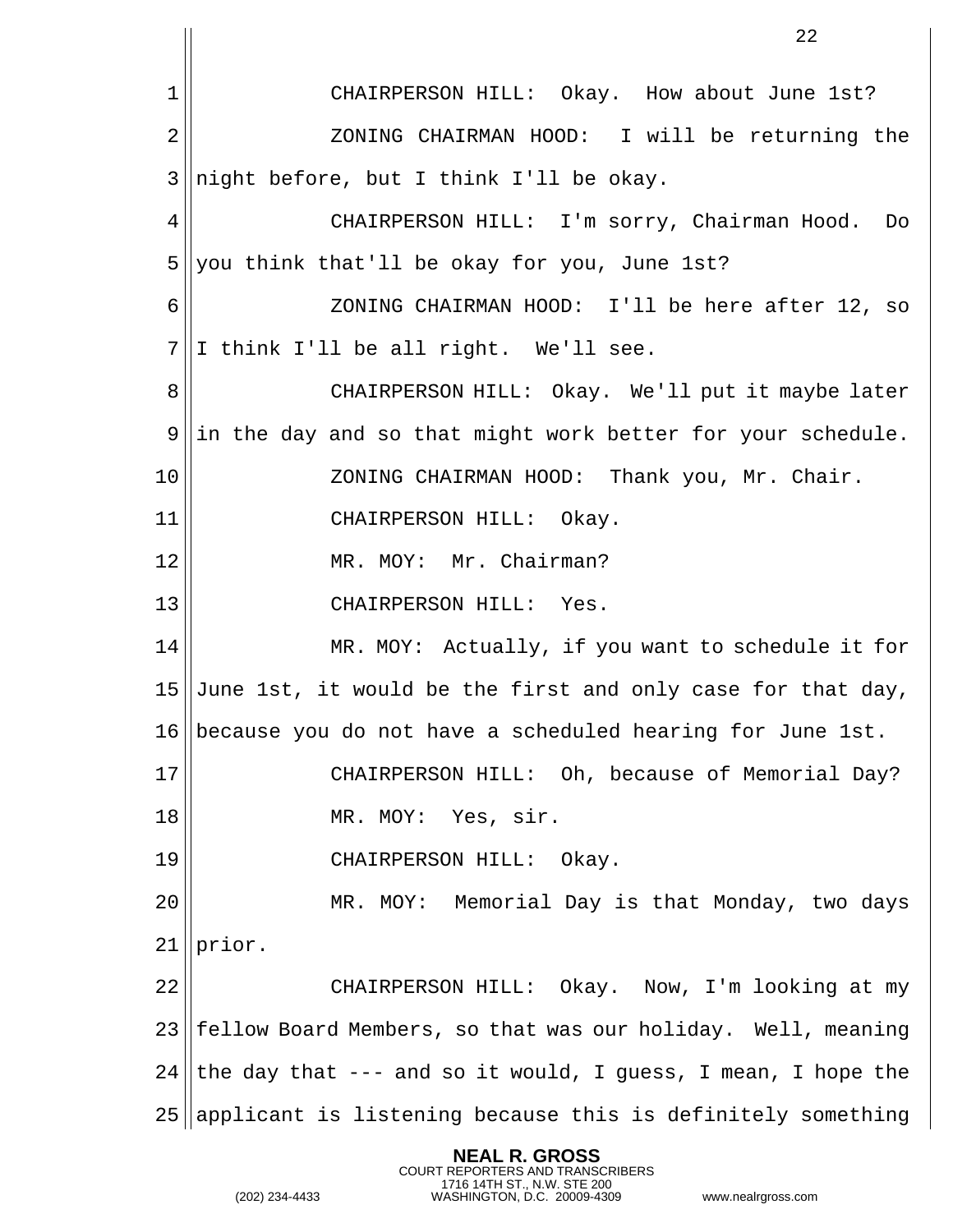||we're doing as a favor to them.

| $\overline{2}$ | I know that the applicant is disappointed that                     |
|----------------|--------------------------------------------------------------------|
| $3$            | this is continuing to go on and that there is money that has       |
|                | $4$   been involved, and they'd like to get a decision, however,   |
|                | $5$   this is the situation that we're currently in and that would |
|                | 6 have been our holiday, so I would kick the meeting then to       |
|                | $7$ the 8th of June, however, since it's one day, since it's only  |
| 8 <sup>1</sup> | one case, that might not be such a big deal.                       |
| 9              | Chairman Hood?                                                     |
|                |                                                                    |

 ZONING CHAIRMAN HOOD: Yes. I will either send ||a proxy on the 18th if I'm not available, which I'm not sure, I'm not sure where I'll be, but let me --- don't move that 13 around to June 1st for sure, not for one case. I don't want to inconvenience everybody else because of my schedule.

15 || CHAIRPERSON HILL: Okay. So, you think the 18th, you might be able to give a proxy?

 ZONING CHAIRMAN HOOD: Either a proxy --- it depends on what comes in, so I'll either give a proxy or I will  $---$ 

 CHAIRPERSON HILL: Okay. Okay. So, let's go back to the original, which is that we'll do it on the 18th. And that means, Mr. Moy, if the ANC were to meet on the 11th of May, can you help me with scheduling? So, what we want to see from the applicant, and I know, again, the applicant is listening, is something that  $---$  I mean, if there was a way

> **NEAL R. GROSS** COURT REPORTERS AND TRANSCRIBERS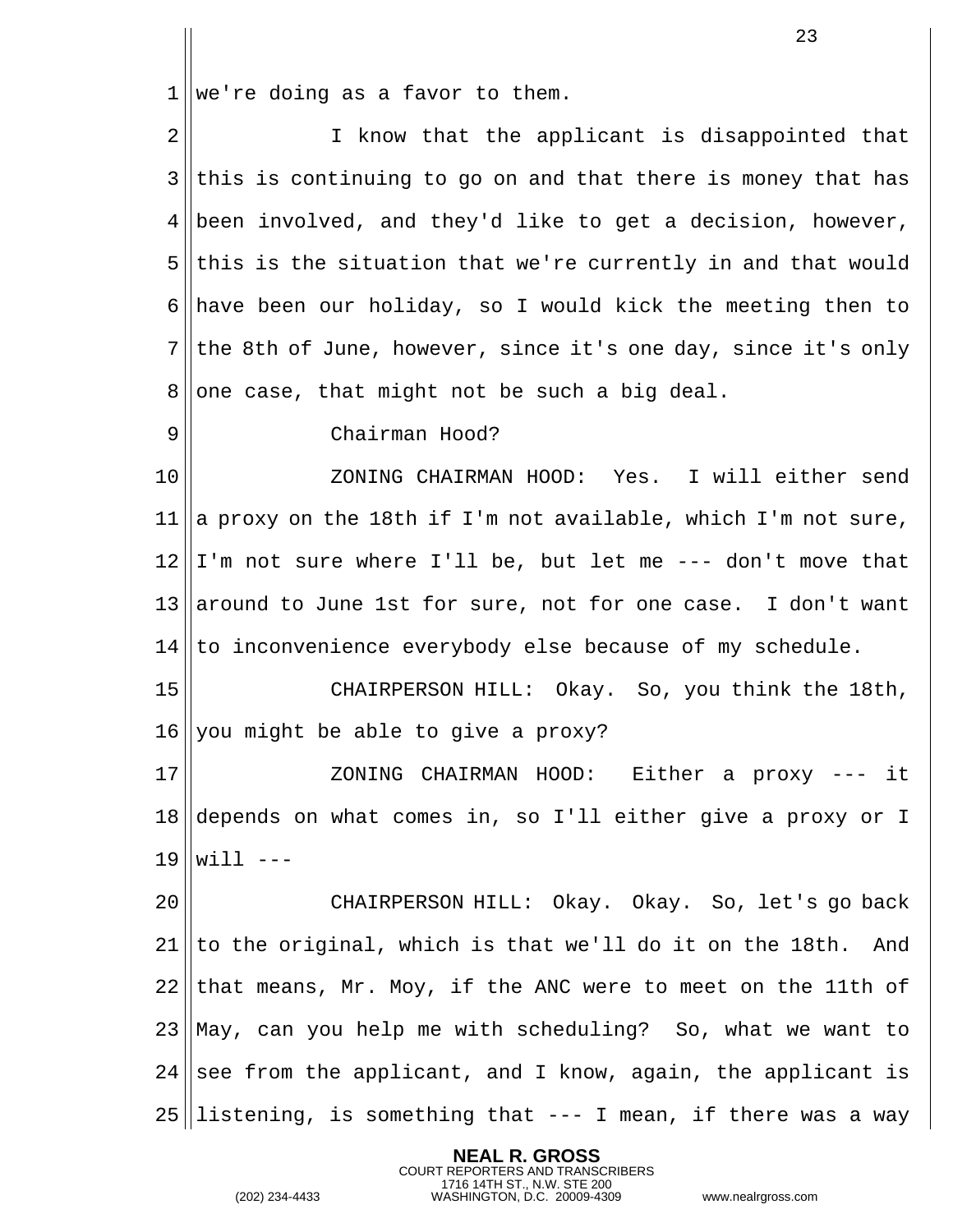1 || to make the ANC get their buy-in and/or at least, and I know  $2$  the ANC is listening, somehow get the ANC's opinion on what  $3$  we're trying to achieve here, that might be helpful.

 I mean, I'd like to see, again, and it sounds like the Board, if I might summarize, would like to see some kind 6 of cohesion with that front facade and also that third story, so that, you know, they remove that awkward window and 8 replace that window, they paint the whole thing so it's one cohesive look from the front. It doesn't look disjointed.

10 || The Mand I'm going to ask whether anybody --- because  $11 \parallel I$ 'd like us to get to where we can at least discuss this, so  $12$  ||if I'm missing it, those are the two things that we'd like  $13$  to see. Also, reiterating that I do think this block also 14 will change.

15 || Like, a lot of those homes will probably get 16 replaced with by-right product. And as Board Member Blake 17 mentioned, things tend to repeat, so, you know, making  $18$  something that we think is of character with the block that 19 then will be repeated. That's why, I think, we're also 20 having trouble with this.

21 || So, I don't think I'm missing anything for the applicant. Paint the building, make it cohesive, fix that third window, talk to the ANC. Am I missing anything? If anybody wants to raise their hand?

> **NEAL R. GROSS** COURT REPORTERS AND TRANSCRIBERS

25 (No audible response.)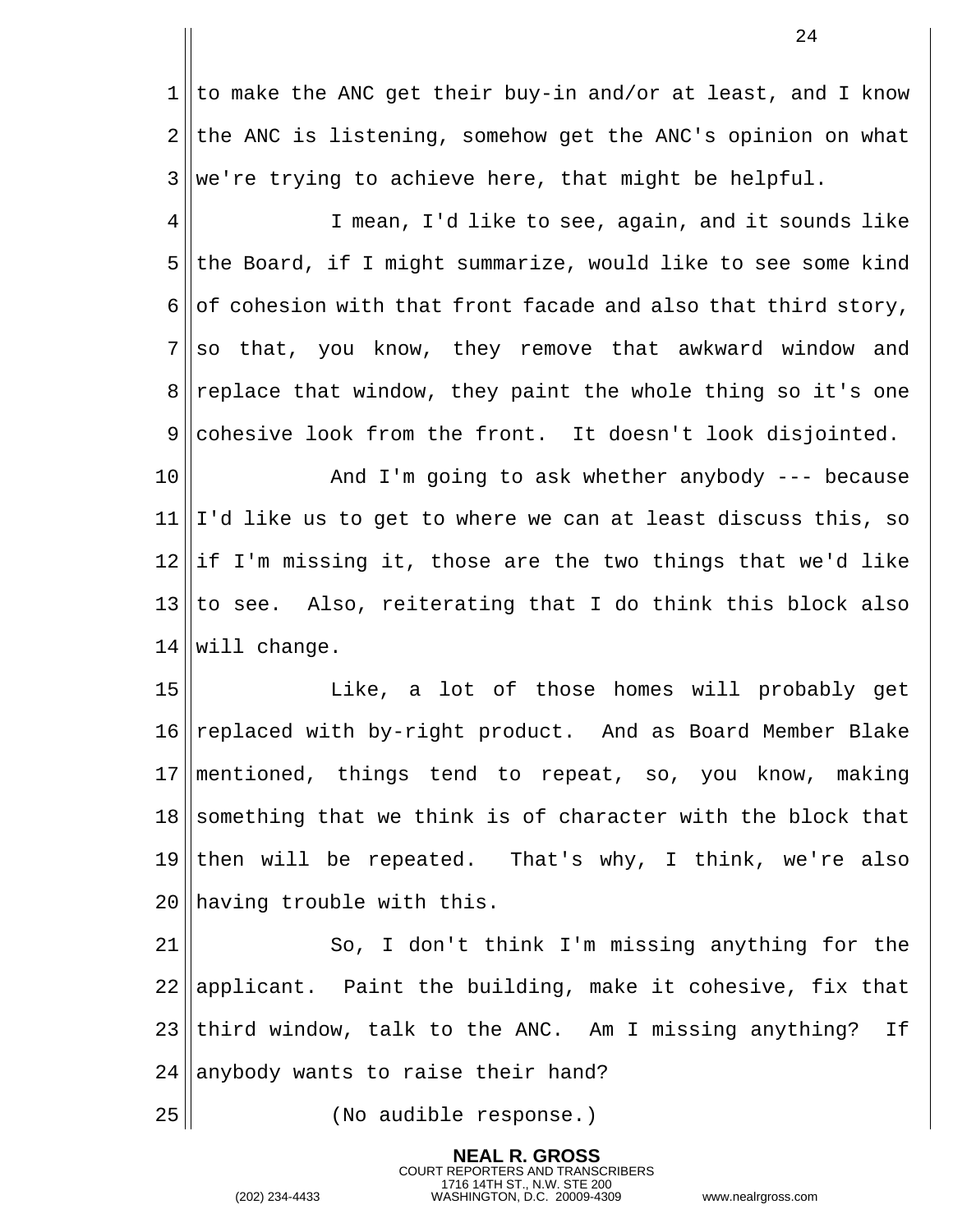|             | 25                                                             |
|-------------|----------------------------------------------------------------|
| $\mathbf 1$ | CHAIRPERSON HILL: Okay. Then, Mr. Moy, that                    |
| 2           | means if they wanted to go back to the ANC by the 11th, then   |
| 3           | we would want submissions from them by the 10th. Is that       |
| 4           | fair, of May? And then the ANC would have a week till the      |
| 5           | 17th to respond?                                               |
| 6           | MR. MOY: Okay. So, under the timeline that                     |
| 7           | you're reciting then, Mr. Chairman, if assuming the ANC is     |
| 8           | meeting on May 11th, then you're asking the applicant to make  |
| 9           | their filing into the case record the day prior?               |
| 10          | CHAIRPERSON HILL: Yes.                                         |
| 11          | MR. MOY: Case record on May 10th, and then the                 |
| 12          | ANC then to make their filing after the meeting on May 11th,   |
|             | 13  maybe submit by Friday the 13th, and then the --- then, it |
| 14          | would be back before the Board. I'm assuming you're bringing   |
| 15          | it back to a meeting session on May 18th?                      |
| 16          | VICE CHAIR JOHN: Yes.                                          |
| 17          | CHAIRPERSON HILL: No. Yes, a limited scope                     |
| 18          | hearing.                                                       |
| 19          | VICE CHAIR JOHN: Okay.                                         |
| 20          | MR. MOY: Oh, hearing, okay. So, we're --- you're               |
| 21          | kicking it out of a meeting session and convene it for a       |
| 22          | public hearing?                                                |
| 23          | CHAIRPERSON HILL: Yes. Now, let me think about                 |
| 24          | it. So, Chairman Hood wouldn't be able to vote if it were      |
| 25          | a meeting session, I'm sorry, a hearing.                       |

**NEAL R. GROSS**

COURT REPORTERS AND TRANSCRIBERS 1716 14TH ST., N.W. STE 200 (202) 234-4433 WASHINGTON, D.C. 20009-4309 www.nealrgross.com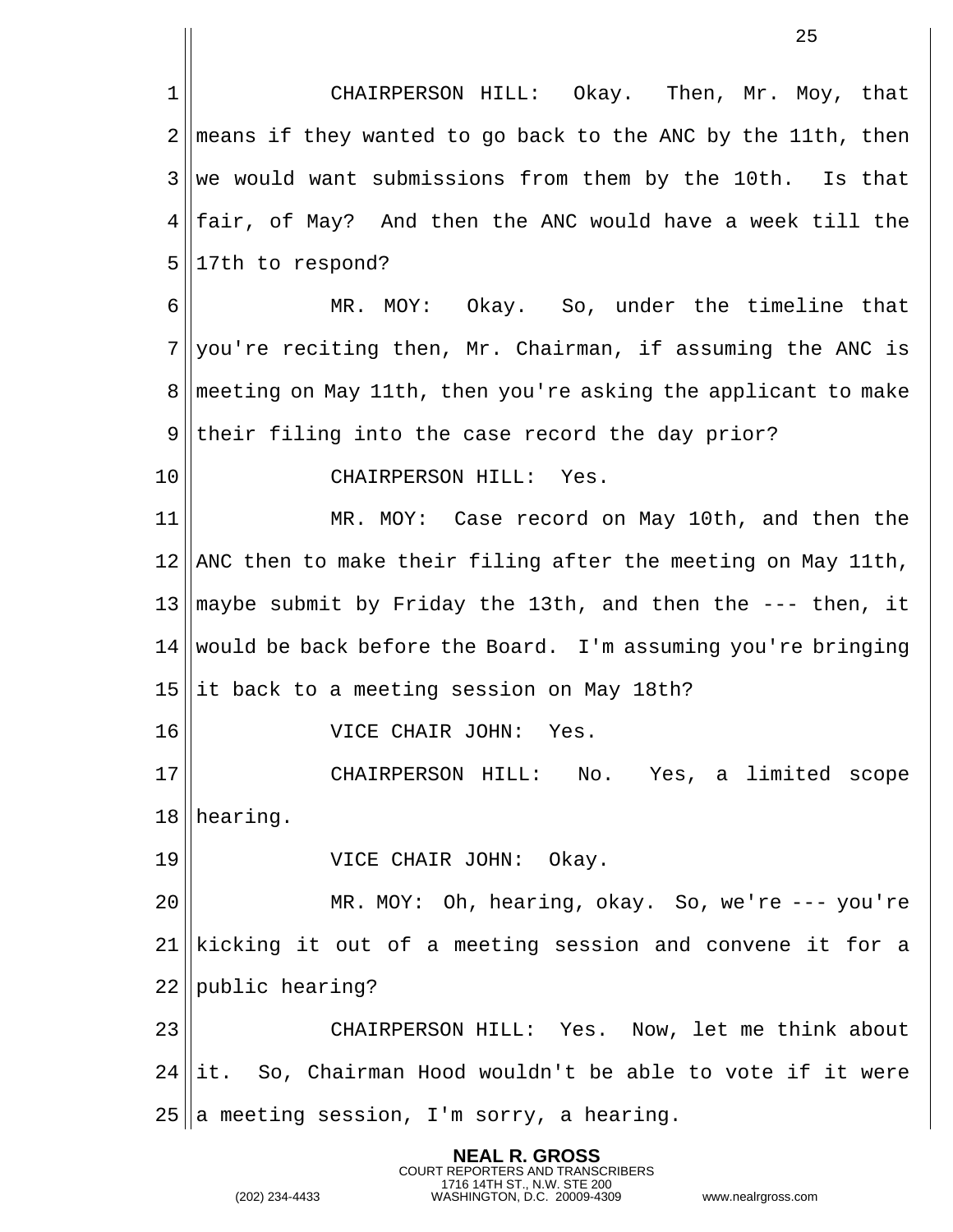1| The Let's go ahead and make it a meeting session. ||Let's see what we can get from people, okay? And then if we don't like what we see, and we have to have a continued || hearing again, then we can have a continued hearing again. 5 || MR. MOY: Okay. The applicant --- once again, 6 then the applicant files Tuesday, May 11th, the ANC makes ||their filing --- CHAIRPERSON HILL: Tuesday, May 10. 9 || MR. MOY: Yes. CHAIRPERSON HILL: And they can submit earlier if they want. I mean, I'm just giving them till May 10th. I mean, like, the sooner they submit something, the sooner 13 probably the ANC can give them some feedback and/or look at them. And I would encourage them to talk to the ANC and see 15 what maybe the ANC would like to see happen and see if they 16 can get to some resolution. I know what -- I think it's very clear what the Board wants to see in terms of consistency of the facade and that third floor with the windows. So, they can turn it in any time before the 10th, no later than the 10th, and then 21 the ANC would meet on the 11th, and then  $---$  right, if we 22 can get anything from the ANC by Friday the 13th, that would lbe wonderful. MR. MOY: But you also want to allow the applicant to respond to anything that the ANC files?

> **NEAL R. GROSS** COURT REPORTERS AND TRANSCRIBERS

1716 14TH ST., N.W. STE 200 (202) 234-4433 WASHINGTON, D.C. 20009-4309 www.nealrgross.com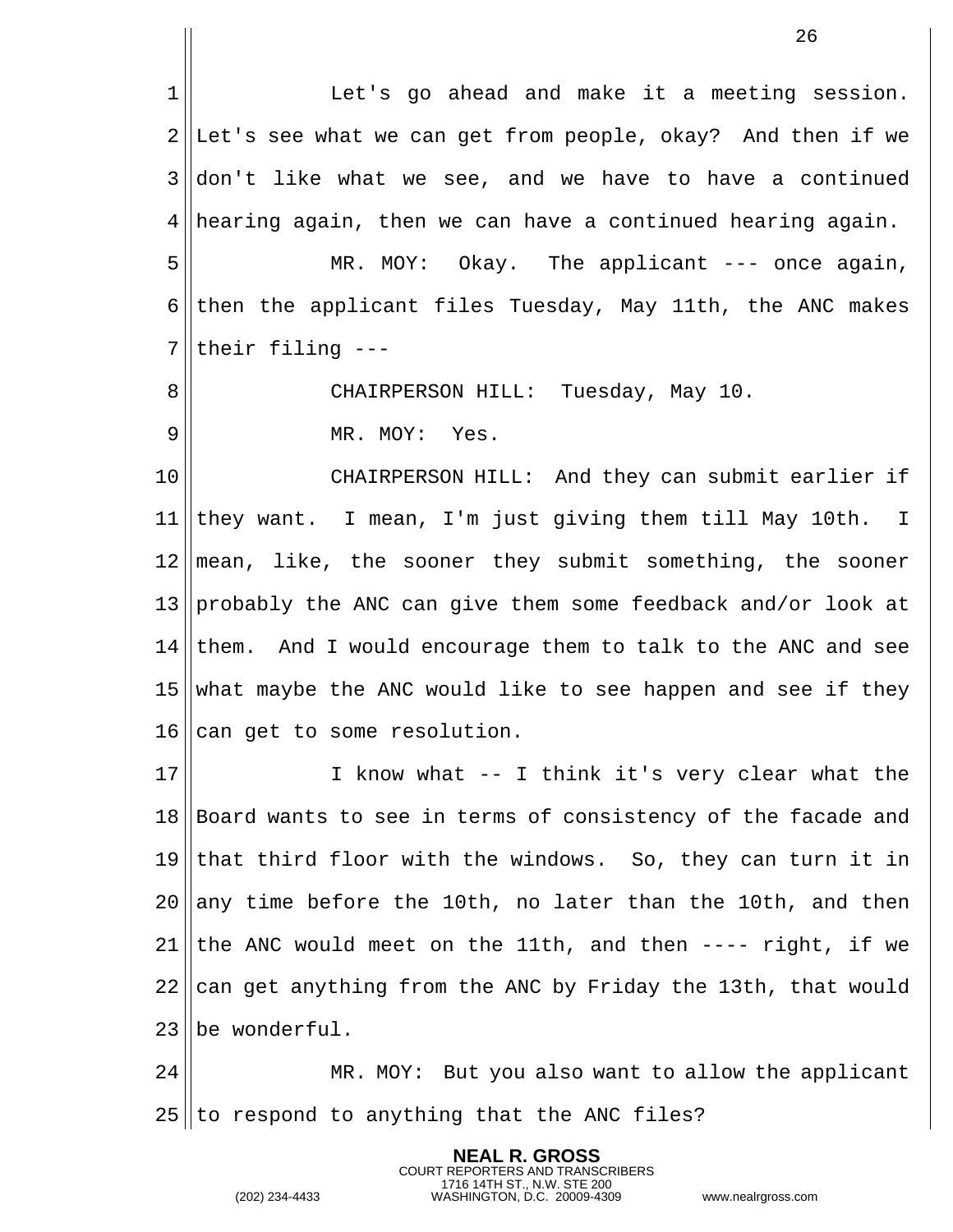|                | 27                                                             |
|----------------|----------------------------------------------------------------|
| 1              | CHAIRPERSON HILL: Sure.                                        |
| 2              | MR. MOY: Okay. Then, the applicant, if they                    |
| 3              | wish, can respond the following Monday, which would be         |
| 4              | Monday, May 16.                                                |
| 5              | CHAIRPERSON HILL: Okay.                                        |
| 6              | Chairman Hood, you had your hand up?                           |
| 7              | ZONING CHAIRMAN HOOD: I think the 18th if you're               |
| 8              | going to have a continued hearing, that will be fine. I'll     |
| 9 <sup>1</sup> | try to make myself available. If not, I will redirect it,      |
|                | 10  but again, don't change anything. One monkey don't stop no |
| 11             | show, so don't change anything for me.                         |
| 12             | CHAIRPERSON HILL: Okay. All right. Then, we're                 |
| 13             | going to do a continued hearing, okay, Mr. Moy?                |
| 14             | MR. MOY: Okay. Hearing, okay.                                  |
| 15             | CHAIRPERSON HILL: Have a continued hearing, okay,              |
|                | 16  limited scope hearing.                                     |
| 17             | And I have Mr. Blake's hand up. Mr. Blake, you                 |
| 18             | have your hand up?                                             |
| 19             | MEMBER BLAKE: Since I know the applicant is                    |
| 20             | listening, I just want to encourage him to go beyond the       |
| 21             | minimum requirement in this to try to make this right.         |
| 22             | CHAIRPERSON HILL: Clarify that a little bit more,              |
| 23             | Mr. Blake.                                                     |
| 24             | MEMBER BLAKE: Well, I think that it's clear our                |
| 25             | goal is to make sure that this is a visually attractive        |

**NEAL R. GROSS**

COURT REPORTERS AND TRANSCRIBERS 1716 14TH ST., N.W. STE 200 (202) 234-4433 WASHINGTON, D.C. 20009-4309 www.nealrgross.com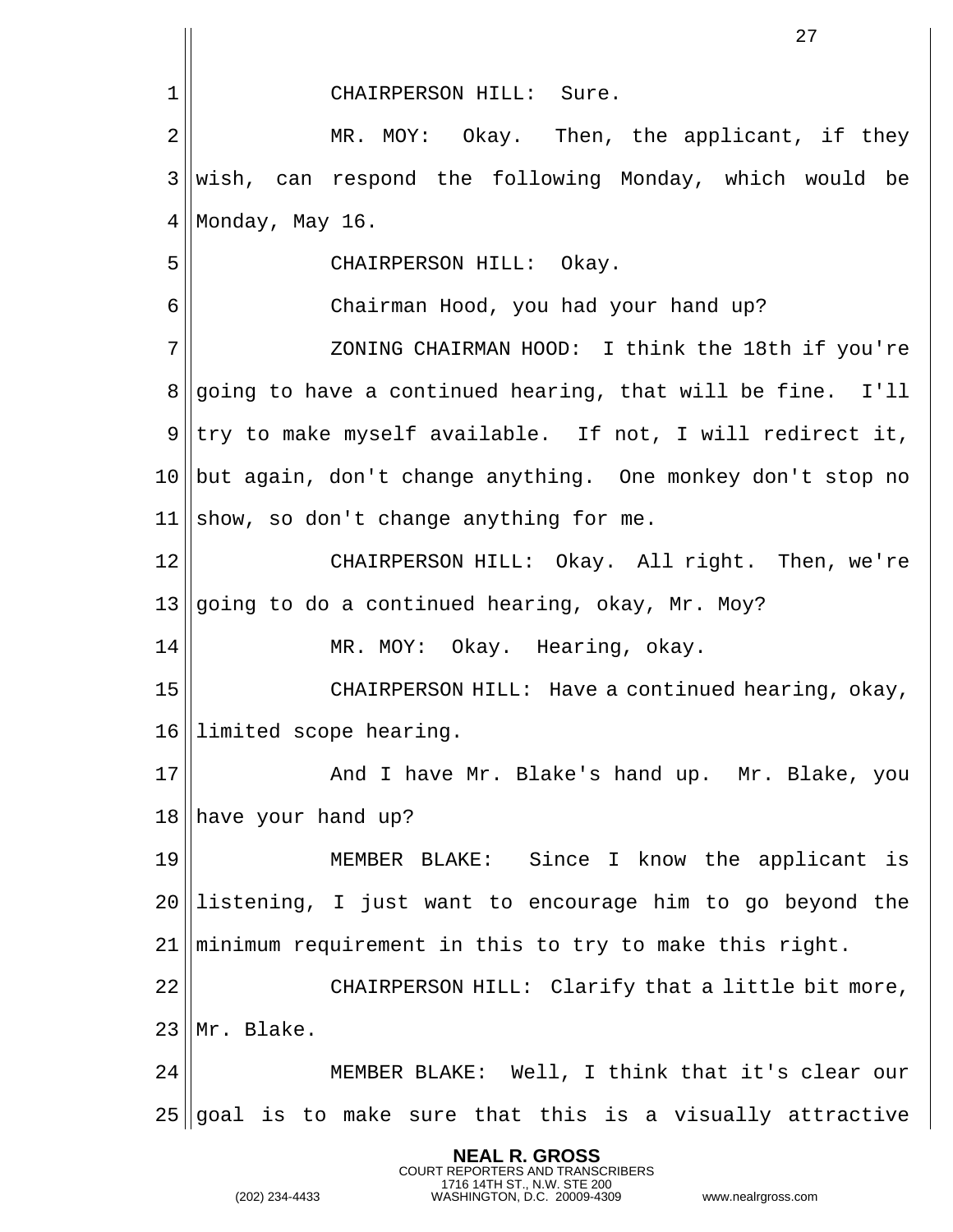1 property. We're going to have some issues. ANC has some 2 concerns about the scale and character, so I think, you know,  $3$ ||if we simply paint the building, it would make it a uniform  $4$  || facade, but it would not necessarily fully enhance it. 5 There's some ways you could actually do better, so I just 6 encourage the applicant to think as far into that as 7 possible. The design they had originally planned was not 8 ||unattractive.

9 CHAIRPERSON HILL: I'm just curious. What kinds  $10$  of things are coming to mind, Mr. Blake?

 MEMBER BLAKE: I mean, you talked a little bit about putting a faux facade on. There are some alignment issues that are there that they could look at. I mean, I 14 just want to encourage them to  $---$  and I understand what you mean to give some more clarity on that, but I think there's some modest ways you can do it.

17 || For example, I can simply paint the building gray  $18$  and say, "I've done something," the window would be the same.  $19 \parallel I$  think, as I said, the applicant is making an attempt to  $20$  address all the things that we talked about today. And I 21 think you made that very clear as well, and I'm just saying,  $22$  || to do it as best they can.

23 CHAIRPERSON HILL: Yes, I know. I just don't want  $24$  ||to keep this thing going in circles, so I want the applicant,  $25$  who is listening, to understand all of our concerns, and so

> **NEAL R. GROSS** COURT REPORTERS AND TRANSCRIBERS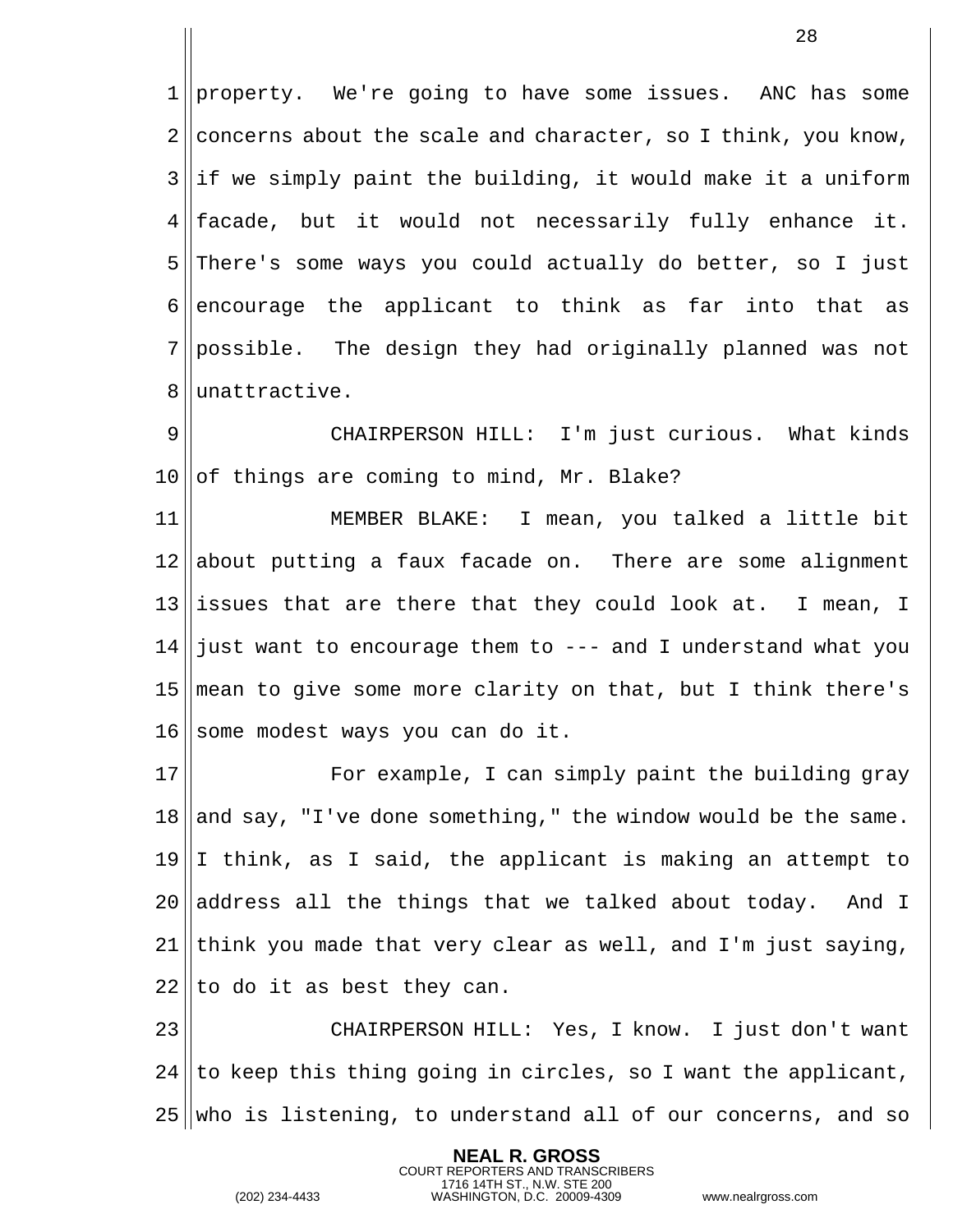when you say "alignment issues," Mr. Blake, what does that | mean exactly? MEMBER BLAKE: Well, I was talking about the 4 Windows. CHAIRPERSON HILL: Okay. Okay. So, that's fine. 6 So, I mean, they need to get three votes, right? And, so, ||if they don't get three votes, like, I mean, the windows sound like something that everyone wants to get fixed, and  $9 \parallel$  so the windows and the paint or a faux facade. Am I missing | anything? (No audible response.) CHAIRPERSON HILL: Mr. Blake, might as well help 13 Ithem out. MEMBER BLAKE: No, I know, but I want the --- I think the applicant did a pretty good design in the original  $\vert$  rendering, and I think that that should be a good quide as 17 Ito what this project ultimately would look like. CHAIRPERSON HILL: Okay. Again, get him as close to that as what you're trying to say in order to maybe get you satisfied with your vote. Okay. And, so I don't want ||to run this around in circles, so that's why, you know, I want the best thing to happen on the 18th so we can find out 23 one way or the other, and I'm sure the applicant also wants to know on the 18th what's going to happen, so the applicant is listening, so don't monkey around and give us what, you

> **NEAL R. GROSS** COURT REPORTERS AND TRANSCRIBERS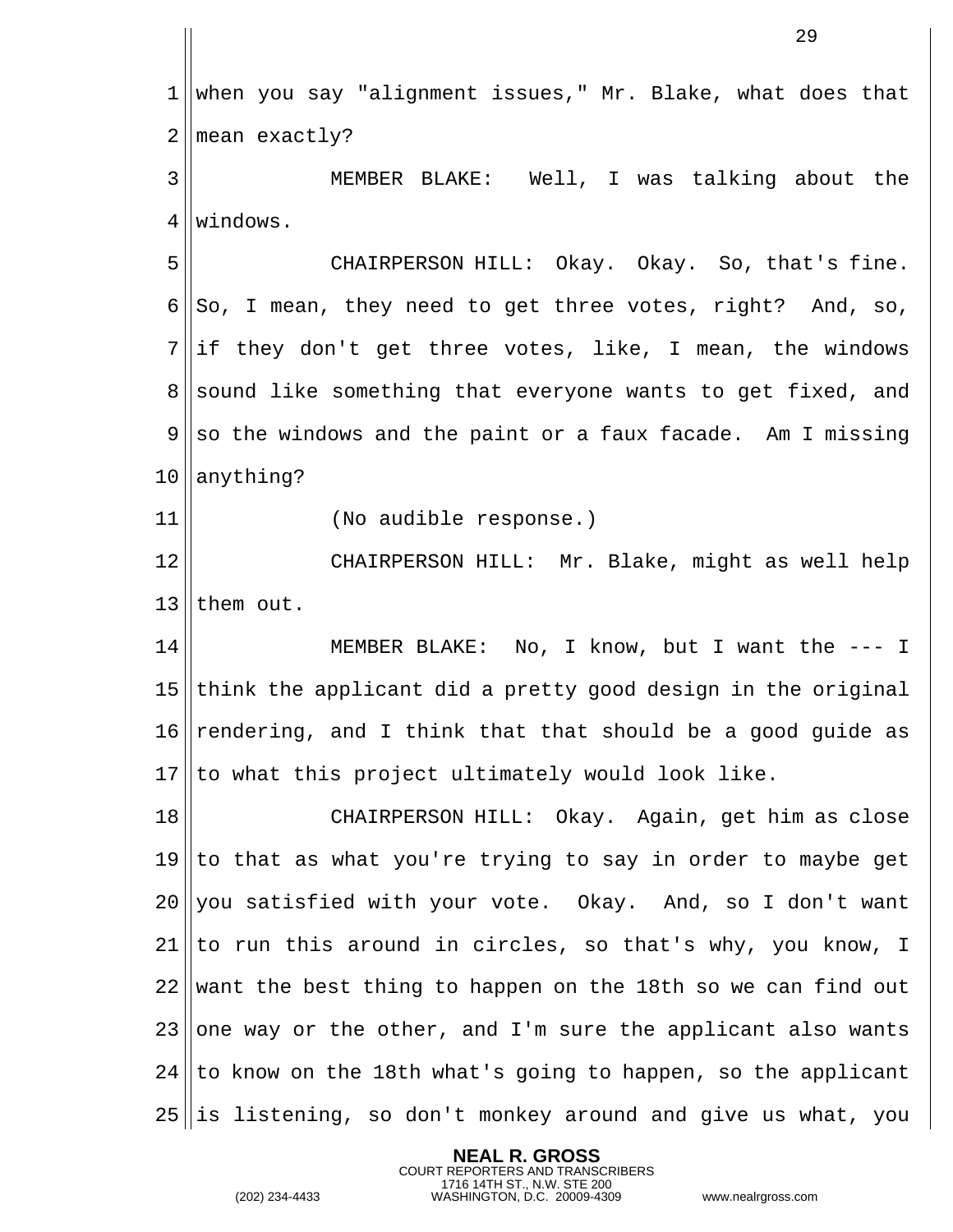1 | know, take into consideration everything that's been said and figure it out. Okay. Vice Chair John? VICE CHAIR JOHN: Mr. Chairman, is there any value ||in circling back with the Office of Planning even though they 6 already approved? I don't know if they can be helpful  $---$  CHAIRPERSON HILL: If the Office of Planning wants to submit a report, I guess, they can. Mr. Moy, if the Office of Planning feels like submitting a report, they're welcome to submit a report. MR. MOY: Okay. So, their deadline would be the same as the response, so that would be May 16th. CHAIRPERSON HILL: Yes. I don't think they're  $\sqrt{q}$  and to say anything, but they might. Okay. All right, so we all have our dates. 16 || Chairman Hood, is that it for you today? ZONING CHAIRMAN HOOD: Have a good day. CHAIRPERSON HILL: All right. You have a good day as well, sir. Okay. All right, Mr. Moy, you want to call our 21 | first expedited review? (No audible response.) CHAIRPERSON HILL: And my planner was to get through the expedited reviews and then take a break if that 25 | would work for everybody?

> **NEAL R. GROSS** COURT REPORTERS AND TRANSCRIBERS

```
1716 14TH ST., N.W. STE 200
(202) 234-4433 WASHINGTON, D.C. 20009-4309 www.nealrgross.com
```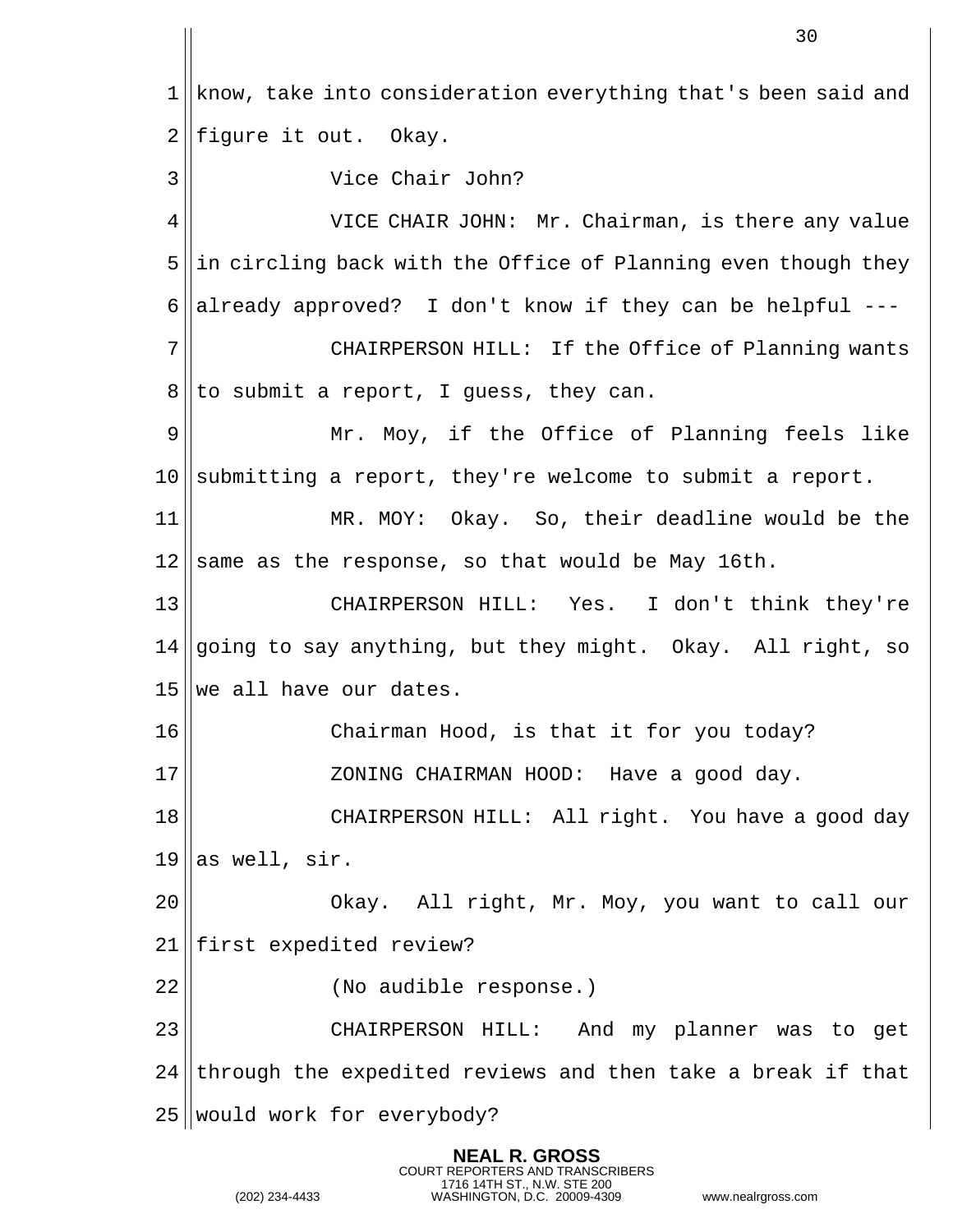MR. MOY: Okay. So, the Board is still in its 2 meeting session. And the next case before the Board is 3 Application Number 20684 of Terry Carr, C-A-R-R, an expedited review case. This is the applicant's amended self-certified application for special exception, pursuant to Subtitle E, 6 Section 205.5, Subtitle E, Section 5201, and Subtitle X, Section 901.2 from three years, I believe.

 $\parallel$  The first is the rear addition requirements of  $9 \parallel$  Subtitle E, Section 205.4. The second is from the lot  $|$  occupancy requirements of Subtitle E, Section 304.1. And, finally, from the rear yard requirements of Subtitle E, Section 306.1. And this is  $-$  the property is located at 428 11th Street, SE, Square 992, Lot 805. And the property is ||in the RF-1 Zone.

 CHAIRPERSON HILL: Okay, great. Thank you, Mr.  $\vert$  Moy. So, after having an opportunity to review the record, I would agree that the applicant is meeting the standard for as to grant the relief requested. I would agree with the 19 analysis that has been provided from the Office of Planning, 20 las well as that of DDOT.

 The ANC, and I appreciate Chair Holman for giving ||us the report in order for us to know what the ANC's thoughts 23 were. And, also, we have the support of CHRS. So, I'm going to be in favor of this application.

Mr. Smith, do you have any comments?

**NEAL R. GROSS** COURT REPORTERS AND TRANSCRIBERS

1716 14TH ST., N.W. STE 200 (202) 234-4433 WASHINGTON, D.C. 20009-4309 www.nealrgross.com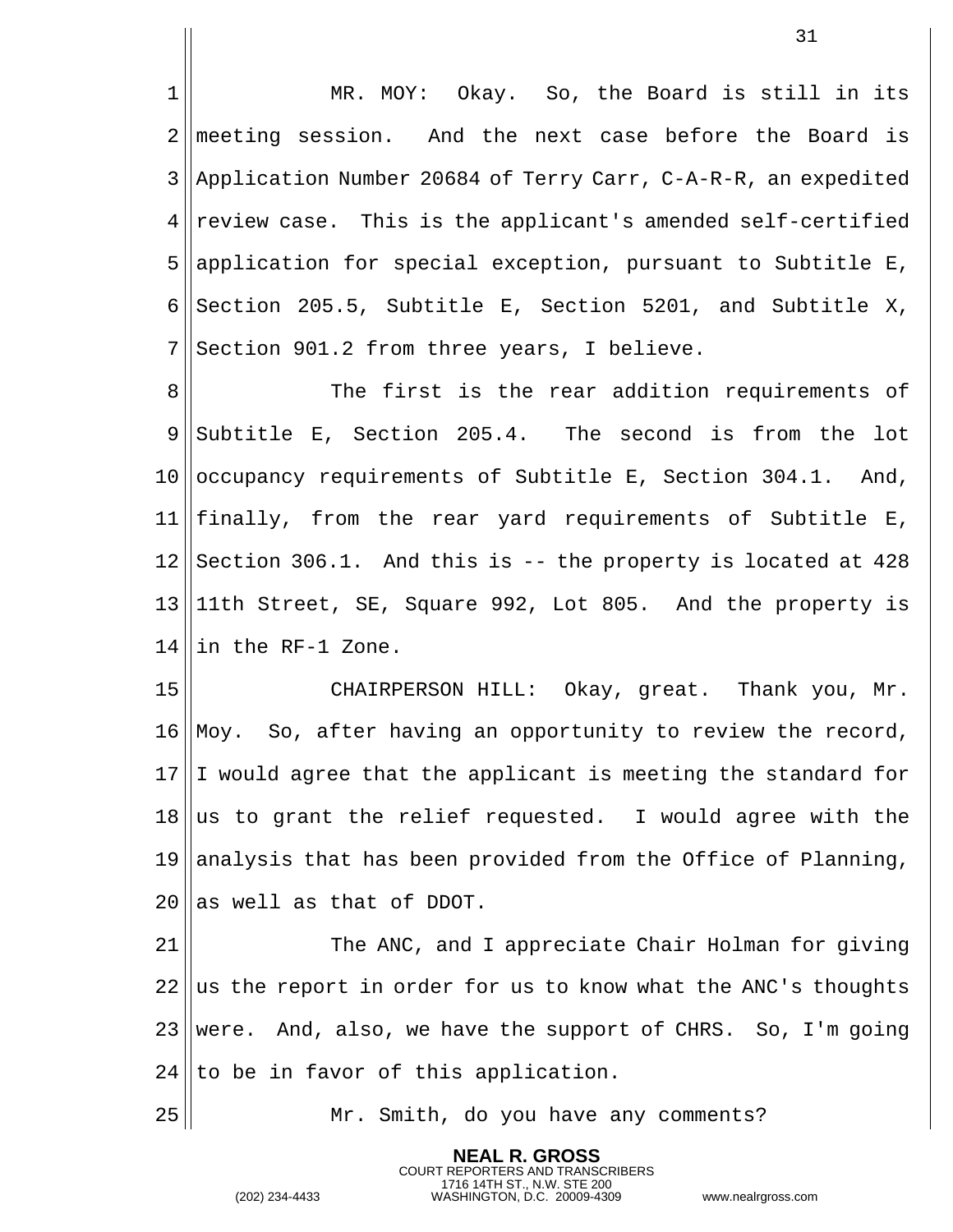|                | 32                                                        |
|----------------|-----------------------------------------------------------|
| 1              | MEMBER SMITH: I agree with your analysis.                 |
| $\overline{2}$ | CHAIRPERSON HILL: Thank you.                              |
| 3              | MEMBER SMITH: I do not have any comments, and I           |
| 4              | agree with your analysis.                                 |
| 5              | CHAIRPERSON HILL: Thank you. Thank you, Mr.               |
| 6              | Smith.                                                    |
| 7              | Mr. Blake?                                                |
| 8              | MEMBER BLAKE: I also agree with your analysis,            |
| 9              | and I would be in support of the application.             |
| 10             | CHAIRPERSON HILL: Thank you.                              |
| 11             | Commissioner Miller, welcome. Do you have any             |
| 12             | thoughts?                                                 |
| 13             | ZONING COMMISSIONER MILLER: Chairman, I concur.           |
| 14             | Thank you.                                                |
| 15             | CHAIRPERSON HILL: Vice Chair John?                        |
| 16             | VICE CHAIR JOHN: Thank you, Mr. Chairman. I have          |
| 17             | no additional comments.                                   |
| 18             | CHAIRPERSON HILL: Okay. I'm going to go ahead             |
| 19             | and make a motion to approve Application Number 20684 as  |
| 20             | captioned and read by the Secretary and ask for a second. |
| 21             | Ms. John?                                                 |
| 22             | VICE CHAIR JOHN: Second.                                  |
| 23             | CHAIRPERSON HILL: The motion made and seconded.           |
| 24             | Mr. Moy, could you take a roll call?                      |
| 25             | MR. MOY: If you would please respond with a yes,          |

**NEAL R. GROSS**

COURT REPORTERS AND TRANSCRIBERS 1716 14TH ST., N.W. STE 200 (202) 234-4433 WASHINGTON, D.C. 20009-4309 www.nealrgross.com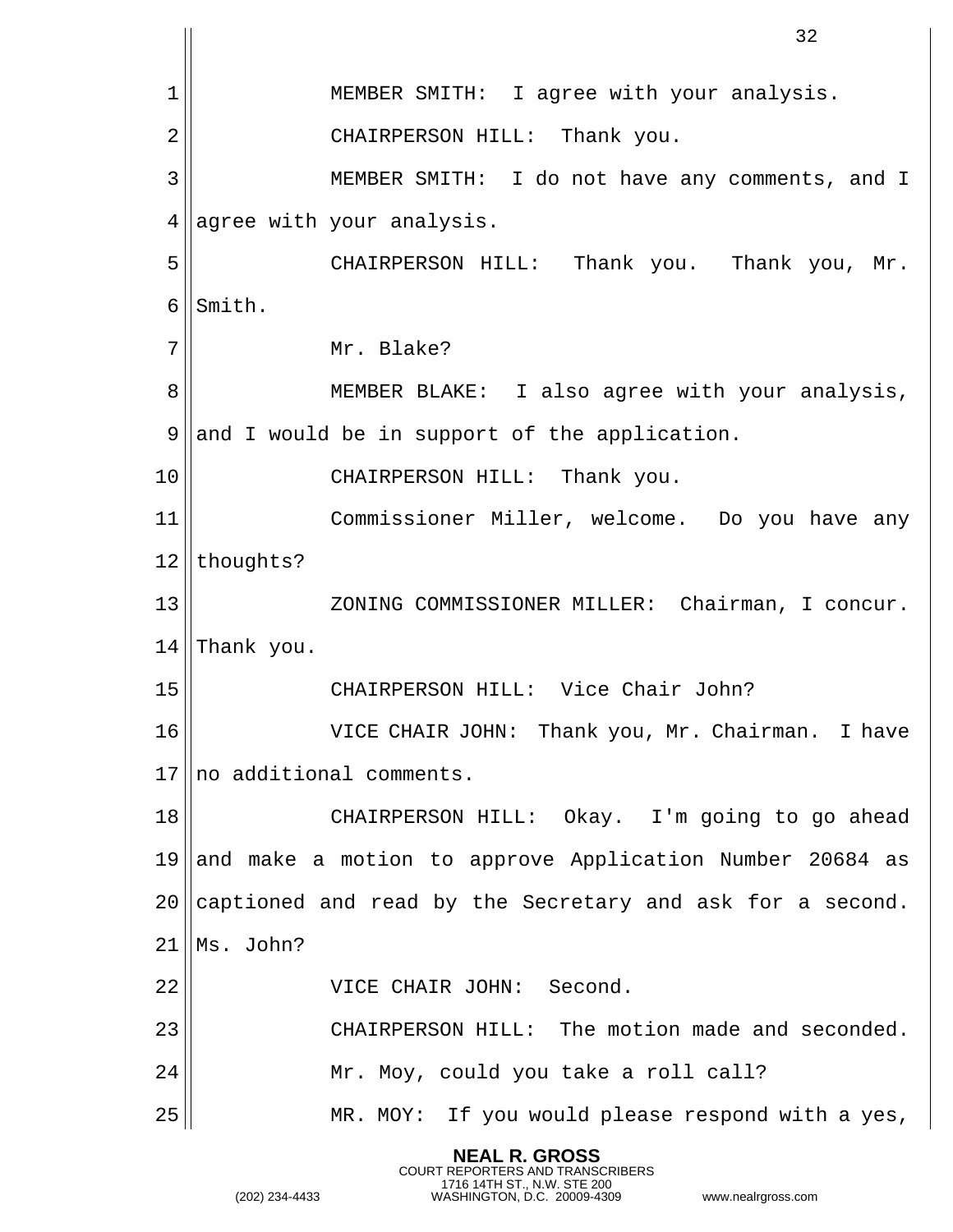||no, or abstain to the motion made by Chairman Hill to approve ||the application for the relief requested. The motion to || approve was seconded by Vice Chair John. Zoning Commissioner Rob Miller? ZONING COMMISSIONER MILLER: Yes. 6 || MR. MOY: Mr. Smith? 7|| (No audible response.) 8 || MR. MOY: Mr. Blake? MEMBER BLAKE: Yes. MR. MOY: Vice Chair John? VICE CHAIR JOHN: Yes. MR. MOY: Chairman Hill? (No audible response.) MR. MOY: The Staff would record the vote as five to zero to zero. And this is on the motion made by Chairman Hill to approve. The motion to approve was seconded by Vice Chair John. 18 || Also, in support of the motion to approve, Zoning Commissioner Rob Miller, Mr. Smith, Mr. Blake, and, of course, Vice Chair John and Chairman Hill. Motion carries 21 Hon a vote of five to zero to zero. CHAIRPERSON HILL: Thank you, Mr. Moy. Mr. Moy, you're welcome to call the next when you get a chance. MR. MOY: The next case is also an expedited review calendar case. And this is Application Number 20694

> **NEAL R. GROSS** COURT REPORTERS AND TRANSCRIBERS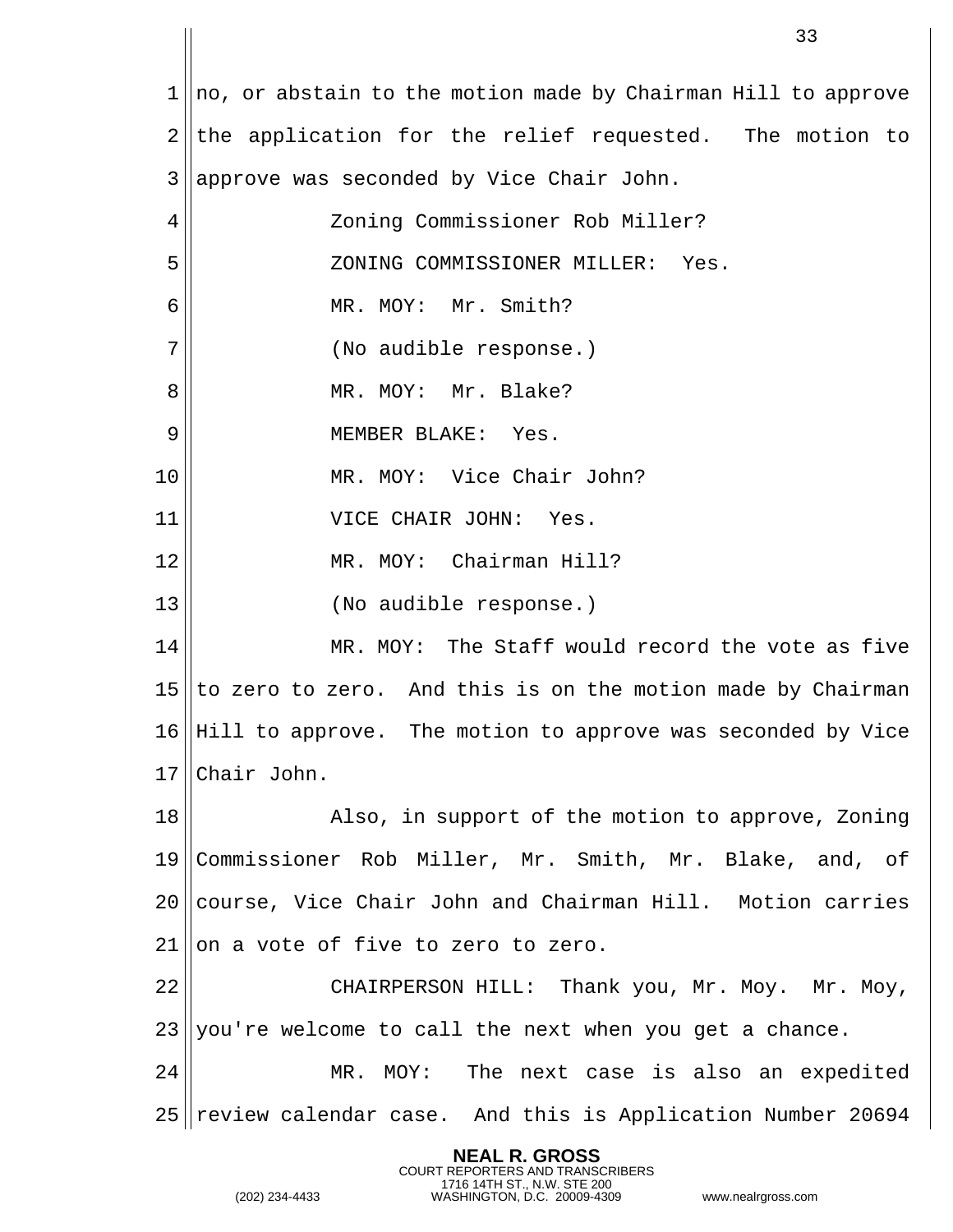||of Nina Wu and Jeremy Strauss. This is the applicant's self- certified application for special exception, pursuant to  $3 \text{ |}$ Subtitle D, Section 5201, and Subtitle X, Section 901.2. This is from the lot occupancy requirements of Subtitle D, Section 304.1. Yes, the property is located at 4419 Harrison 6 Street, NW, Square 1580, Lot 30. The property is located in the R-2 Zone.

 CHAIRPERSON HILL: Thank you, Mr. Moy. Okay. Aqain, after having an opportunity to review the record, I would agree that the applicant (audio interference) the 11 standard for us to grant the relief requested. I would agree with the analysis that has been provided by the Office of Planning and Support, as well as DDOT.

 DDOT has a comment about the gate should not swing out into the alley into public space. And I believe that the 16 applicant is aware of this, and so that's more just a comment to the applicant. And that the ANC, and I appreciate, again, Chairperson Bender for providing a report for us, was in support of this application, as well as the adjacent 20 || neighbors, and so I will be voting in support of this application. Ms. Smith, do you have any comments?

 MEMBER SMITH: No comments. I agree with your ||analysis.

> **NEAL R. GROSS** COURT REPORTERS AND TRANSCRIBERS

25 || CHAIRPERSON HILL: Mr. Blake?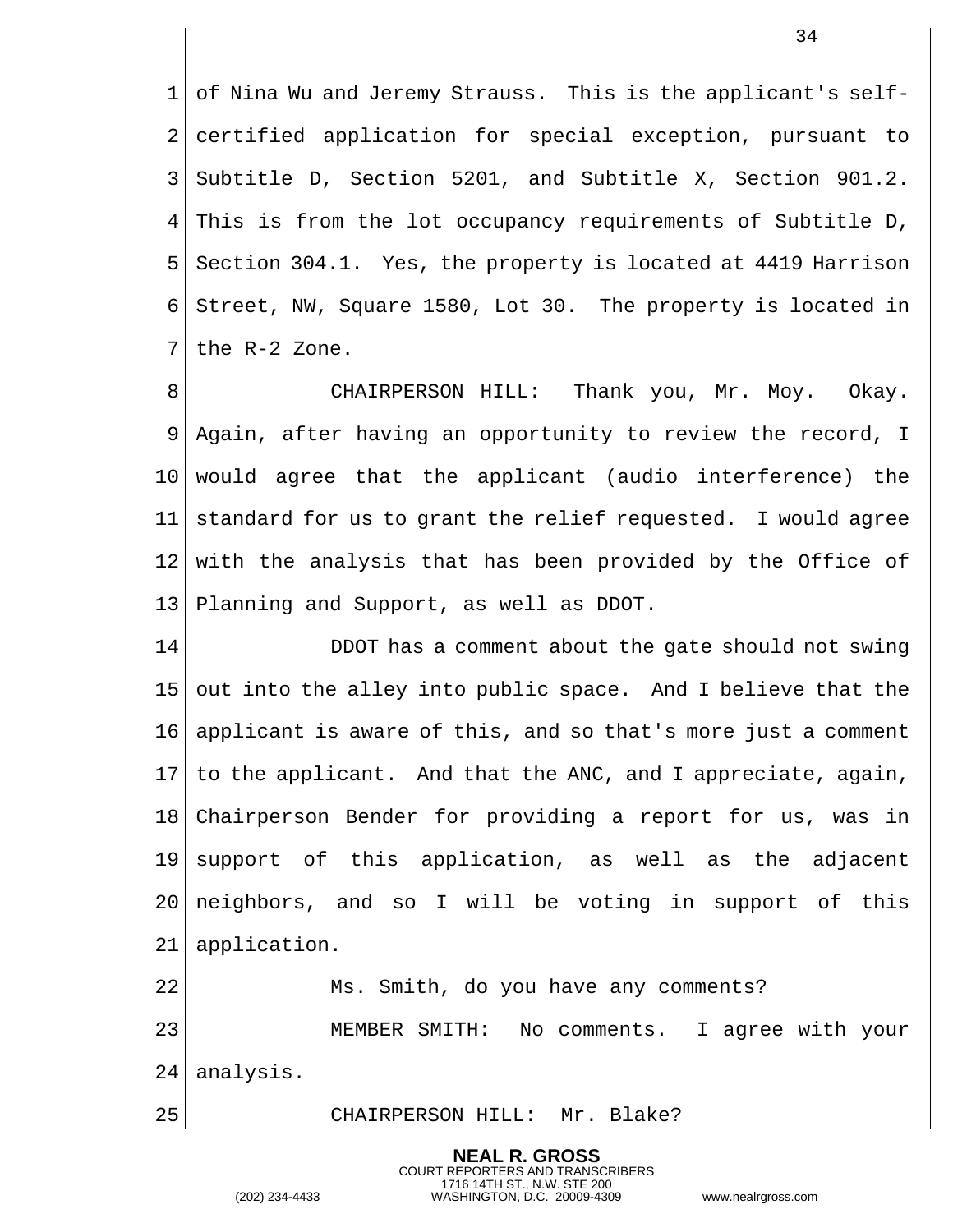1|| MEMBER BLAKE: I will be in support of the | application. CHAIRPERSON HILL: Thank you. Chairperson Miller --- I'm sorry. Commissioner Miller? 6 || ZONING COMMISSIONER MILLER: Thank you, Mr. Chair.  $7||1$  concur with your comments. 8 || CHAIRPERSON HILL: Vice Chair John? VICE CHAIR JOHN: Thank you. I have no comments. CHAIRPERSON HILL: All right. VICE CHAIR JOHN: I concur. CHAIRPERSON HILL: Thank you. Thank you, Ms.  $J$ ohn. 14 So, I'll go ahead and make a motion to approve Application Number 20694 as captioned and read by the Secretary and ask for a second. Ms. John? VICE CHAIR JOHN: Second. CHAIRPERSON HILL: Motion made and seconded. 19 || Mr. Moy, if can you take a roll call? 20 || MR. MOY: If you would please respond with a yes, ||no, or abstain to the motion made by Chairman Hill to approve the application for the relief that's requested? The motion to approve was seconded by Vice Chair John. Zoning Commissioner Rob Miller? ZONING COMMISSIONER MILLER: Yes.

> **NEAL R. GROSS** COURT REPORTERS AND TRANSCRIBERS

1716 14TH ST., N.W. STE 200 (202) 234-4433 WASHINGTON, D.C. 20009-4309 www.nealrgross.com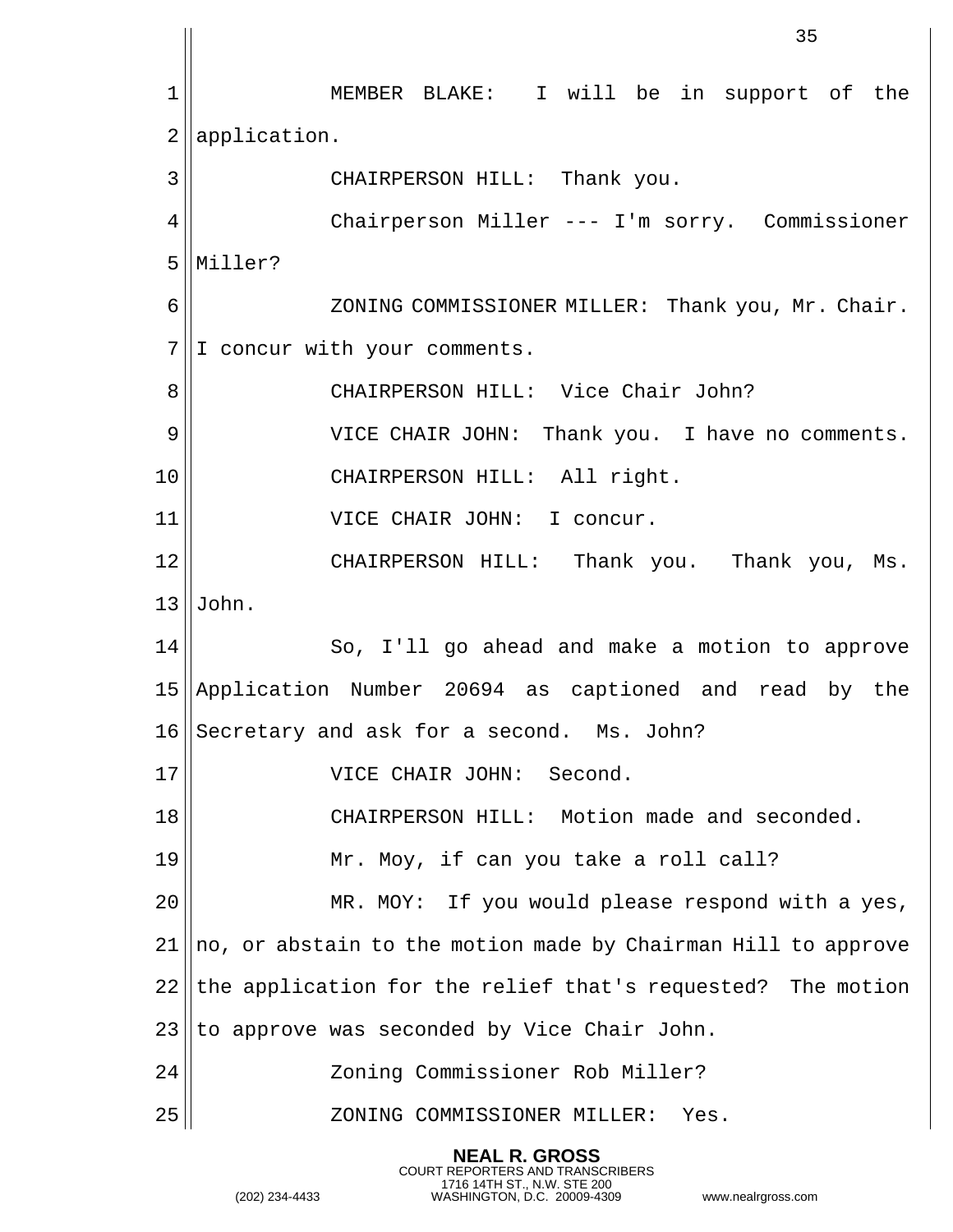|                | 36                                                            |
|----------------|---------------------------------------------------------------|
| $\mathbf 1$    | MR. MOY: Mr. Smith?                                           |
| $\overline{2}$ | (No audible response.)                                        |
| 3              | MR. MOY: Mr. Blake?                                           |
| 4              | (No audible response.)                                        |
| 5              | MR. MOY: Vice Chair John?                                     |
| 6              | VICE CHAIR JOHN:<br>Yes.                                      |
| 7              | MR. MOY: Chairman Hill?                                       |
| 8              | CHAIRPERSON HILL: Yes.                                        |
| 9              | MR. MOY: Staff would record the vote as five to               |
| 10             | zero to zero, and this is on the motion made by Chairman Hill |
| 11             | to approve. The motion to approve was seconded by Vice Chair  |
| 12             | John. Also, in support of the motion is Zoning Commissioner   |
| 13             | Rob Miller, Mr. Smith, Mr. Blake, Vice Chair John, and        |
| 14             | Chairman Hill.                                                |
| 15             | The motion carries on a vote of five to zero to               |
| 16             | zero.                                                         |
| 17             | CHAIRPERSON HILL: Thank you, Mr. Moy. If you                  |
| 18             | could go ahead, Mr. Moy, and call the next one when you get   |
| 19             | a chance?                                                     |
| 20             | MR. MOY: The next case before the Board is                    |
| 21             | Application Number 20695 of Maria Mercedes Mateo Diaz, D-I-A- |
| 22             | Z. This is the applicant's request for special exceptions,    |
| 23             | pursuant to Subtitle D, Section 5201, and Subtitle X, Section |
| 24             | 901.2, from the lot occupancy requirements, Subtitle D,       |
| 25             | Section 304.1, and from the rear yard requirements of         |

**NEAL R. GROSS**

COURT REPORTERS AND TRANSCRIBERS 1716 14TH ST., N.W. STE 200 (202) 234-4433 WASHINGTON, D.C. 20009-4309 www.nealrgross.com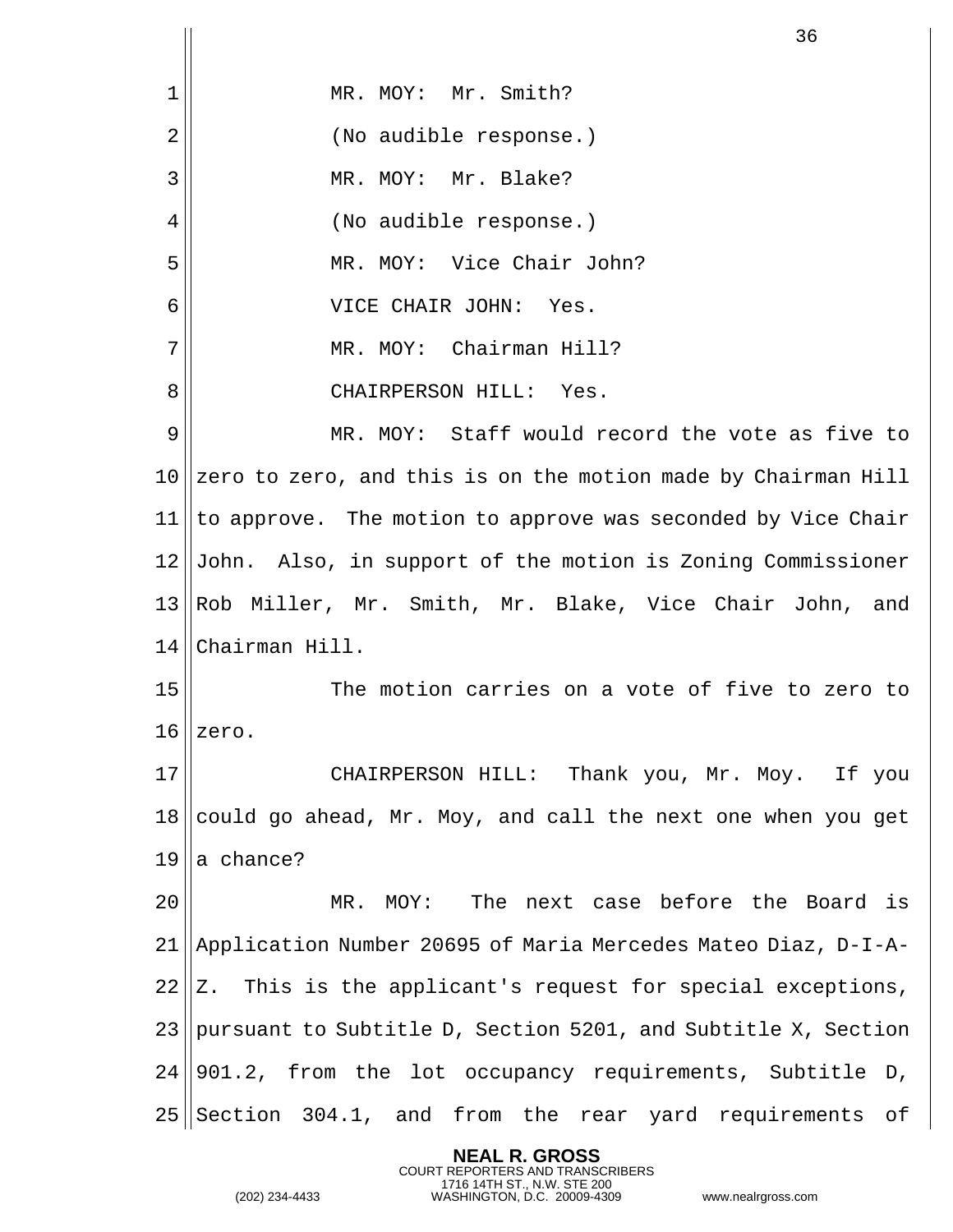1 || Subtitle D, Section 306.2. The property is located at 2046  $2 \parallel 37$ th Street, NW, Square 1301, Lot 864. And the property is located in the R-3 Zone.

 CHAIRPERSON HILL: Okay. Thanks, Mr. Moy. All right. Again, after reviewing the record, I think that this  $\parallel$  is actually kind of simple. I think it's a kind of simple deck that's going to mask conditions of the neighboring 8 | property.

9 || I would agree with the analysis that has been 10 || provided by the Office of Planning, as well as the argument of the applicant as to how they're meeting the standard for as to approve the relief requested. DDOT had no objection. We didn't get anything from the ANC, but the ANC has been notified, and I believe that this is a really pretty  $\vert$ simple, as I said, issue, and so perhaps the ANC just was not 16 concerned with this, so I'm going to go ahead and be voting in support. Mr. Smith, do you have anything to add? MEMBER SMITH: No. CHAIRPERSON HILL: Mr. Blake? 21 || MEMBER BLAKE: I would be in support as well, and 22 I would concur with your analysis. CHAIRPERSON HILL: Commissioner Miller? ZONING COMMISSIONER MILLER: Thank you.

CHAIRPERSON HILL: Vice Chair John?

**NEAL R. GROSS** COURT REPORTERS AND TRANSCRIBERS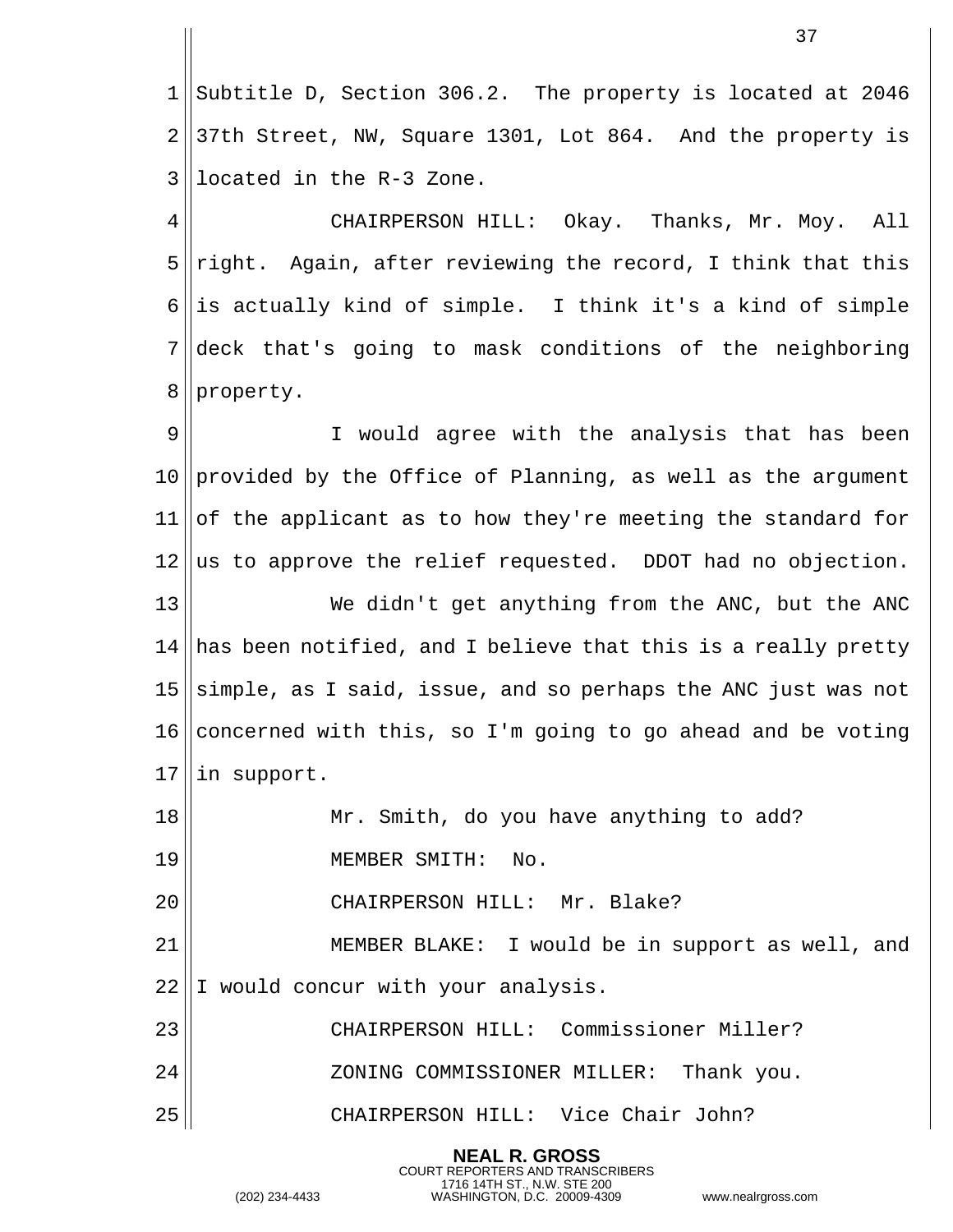1| VICE CHAIR JOHN: I support the application. It's fairly straightforward. CHAIRPERSON HILL: Okay. I'm going to make a motion to approve Application Number 20695 as captioned and read by the Secretary and ask for a second. Ms. John? VICE CHAIR JOHN: Second. CHAIRPERSON HILL: Motion made and seconded. Mr. Moy, if you can take a roll call? MR. MOY: When I call your name, if you would please respond with a yes, no, or abstain to a motion made  $\vert$  by Chairman Hill to approve. The motion was seconded by Vice 12 Chair John. Zoning Commissioner Rob Miller? ZONING COMMISSIONER MILLER: Yes. MR. MOY: Mr. Smith? (No audible response.) 17 || MR. MOY: Mr. Blake? MEMBER BLAKE: Yes. MR. MOY: Vice Chair John? VICE CHAIR JOHN: Yes. MR. MOY: Chairman Hill? CHAIRPERSON HILL: Yes. MR. MOY: Staff would record the vote as five to | zero to zero, and this is on the motion made by Chairman Hill to approve. The motion to approve was seconded by Vice Chair

> **NEAL R. GROSS** COURT REPORTERS AND TRANSCRIBERS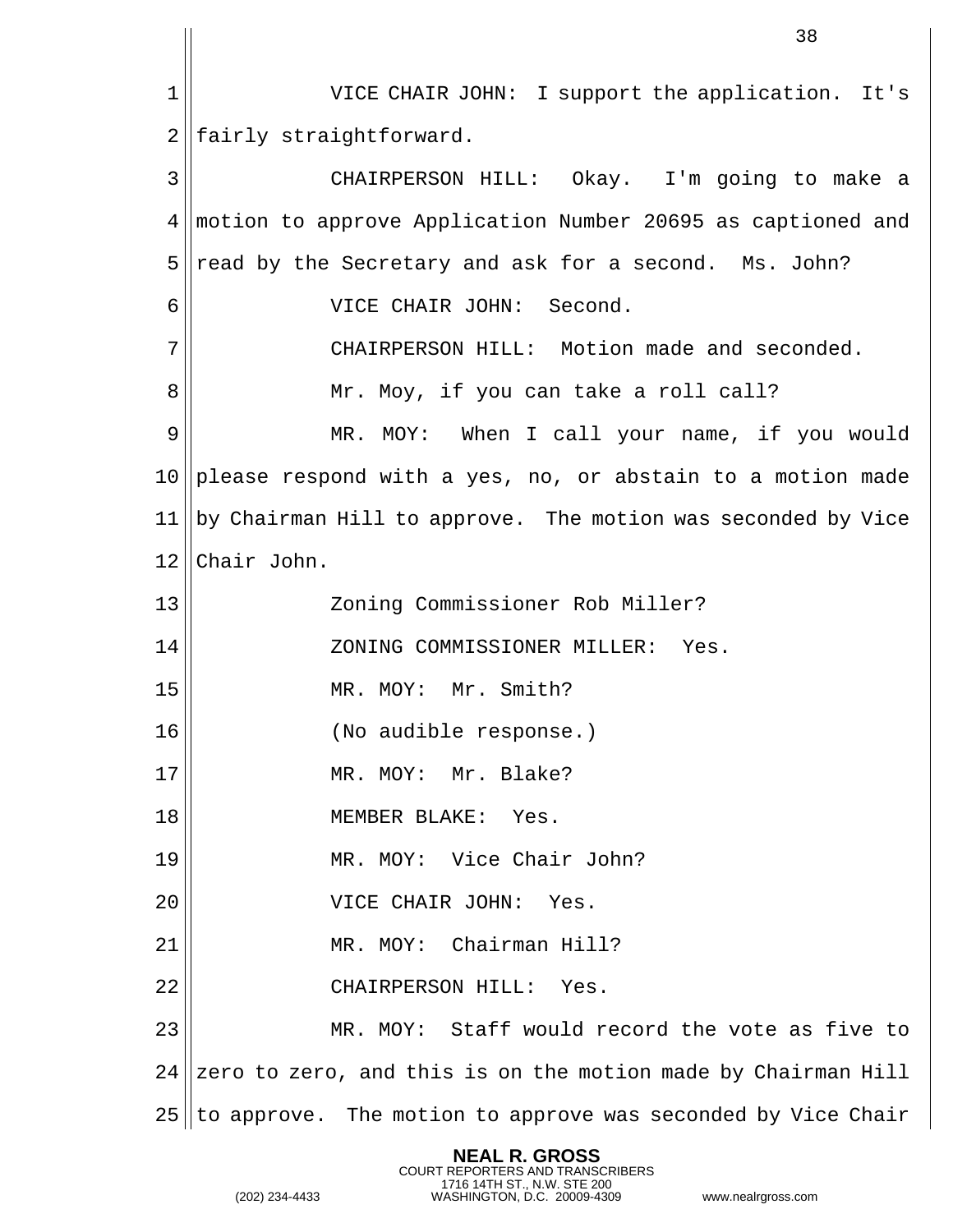John. Also, in support the motion to approve from Zoning 2 Commissioner Rob Miller, Mr. Smith, Mr. Blake, Vice Chair John, and Chairman Hill.

 The motion carries on a vote of five to zero to zero.

 CHAIRPERSON HILL: Okay. Thanks, Mr. Moy. You can call our next expedited review. And if the Board can 8 handle it, maybe we'll try one case before our break because we have quite a few unless somebody yells at me.

 Mr. Moy, you can go ahead and call our next one. MR. MOY: This would be Application Number 20700 of Dr. Alice Bellis. And this is the applicant's amended self-certified application for special exceptions, pursuant ||to Subtitle E, Section 205.5, Subtitle E, Section 5201, and 15 || Subtitle X, Section 901.2, from the lot occupancy requirements of Subtitle E, Section 304.1. And I think lthat's it.

 There were three other areas that was withdrawn from the applicant, and I believe there's a revised self-20 certification in the record. And the property is located at 1415 Potomac Avenue, SE, Square 1065NE, Lot 21. And the | property is in the RF-1 Zone.

23 || CHAIRPERSON HILL: Okay. There's a little bit of 24 preliminary matter, I think, in terms of some untimely ||filings, including, I think, the revised self-cert. Unless

> **NEAL R. GROSS** COURT REPORTERS AND TRANSCRIBERS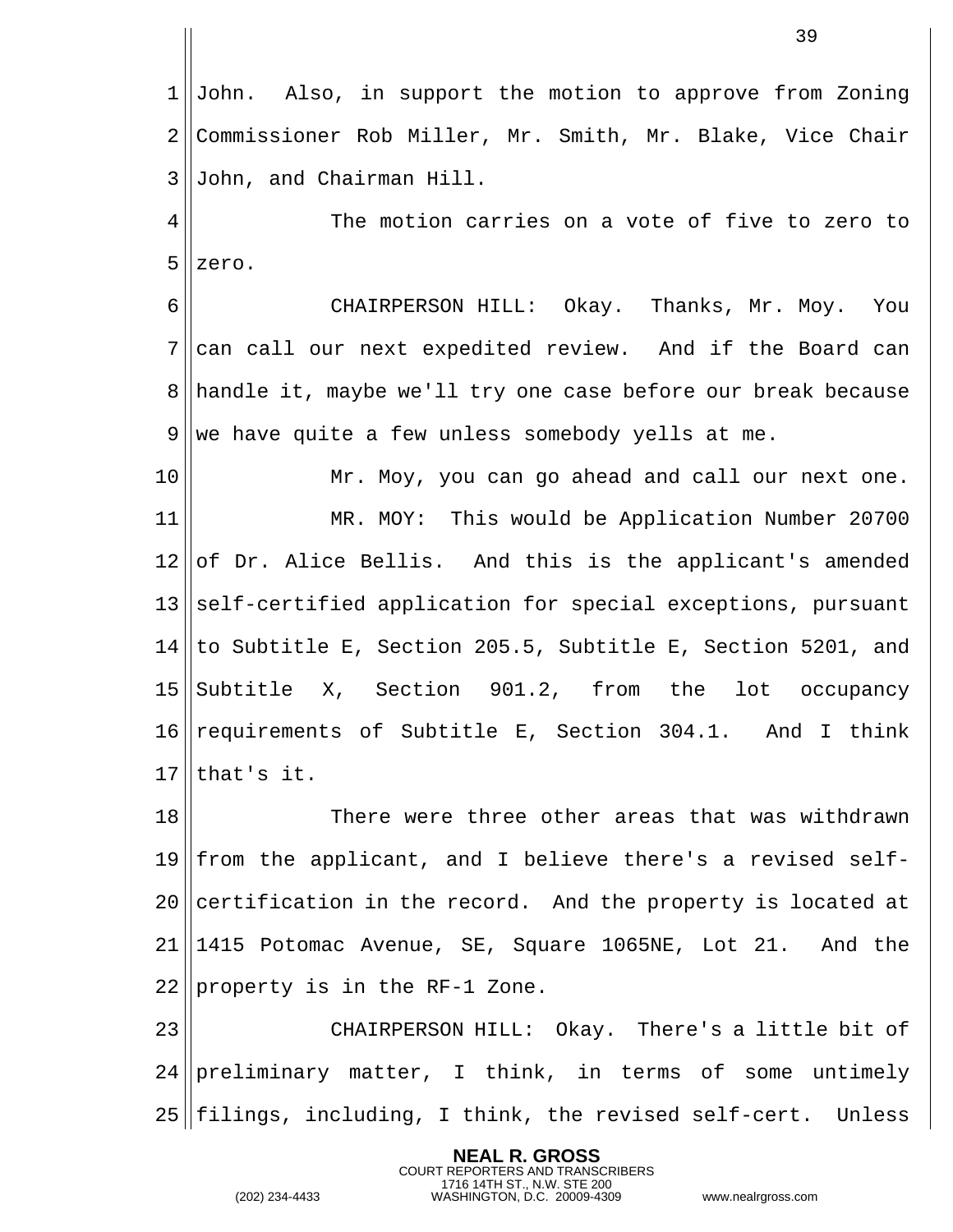1 the Board has any issues, I'd like to allow all of the items  $2 \parallel$  into the record. If not, raise your hand. Seeing no one raising their hand, we're going to go ahead and allow everything into the record, Mr. Moy. Give ||me one second. Okay. All right. After taking a look at the record, again, I didn't have a whole lot of issues with this. 8 This took a little bit more time for me to kind of look through, but I would agree with the analysis the Office of Planning has provided in terms of how they're meeting the requirements for us to grant the relief requested, as well as the argument that the applicant has put forward for the revised self-cert now just for the lot occupancy 14 | requirements. 15 || Also, the ANC has provided their support, as well as CHRS. So, I don't have any real issues from this. 17 || Mr. Smith, do you have anything to add? (No audible response.) CHAIRPERSON HILL: Mr. Blake? MEMBER BLAKE: I will be in support of the 21 application. I would agree with your analysis and believe the applicant has met the standard and give great weight to 23 the Office of Planning's analysis and report and 24 recommendation.

25 || CHAIRPERSON HILL: Okay.

**NEAL R. GROSS** COURT REPORTERS AND TRANSCRIBERS

1716 14TH ST., N.W. STE 200 (202) 234-4433 WASHINGTON, D.C. 20009-4309 www.nealrgross.com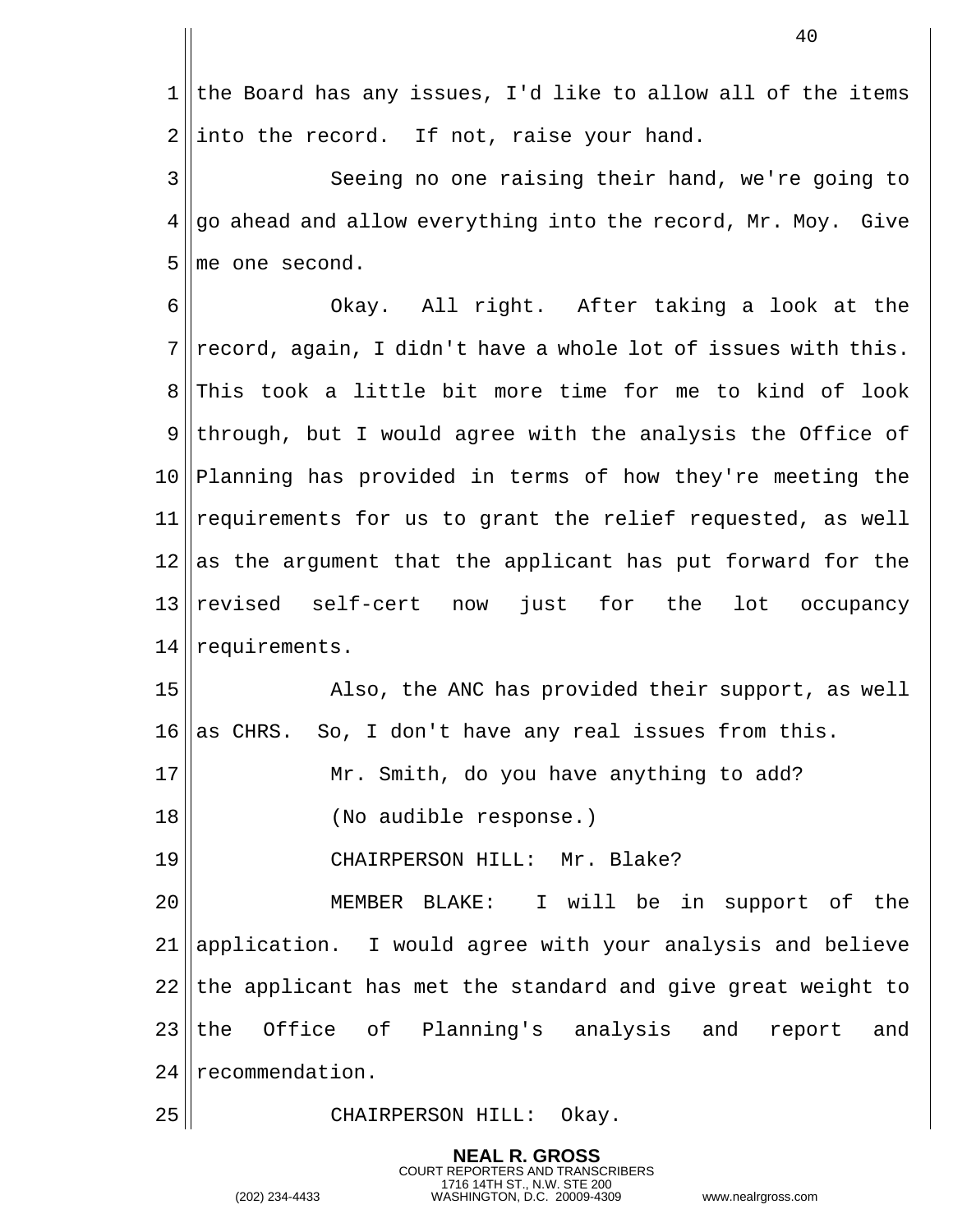|    | 41                                                                |
|----|-------------------------------------------------------------------|
| 1  | Commissioner Miller?                                              |
| 2  | ZONING COMMISSIONER MILLER: Chairman, I concur.                   |
| 3  | CHAIRPERSON HILL: Vice Chair John?                                |
| 4  | VICE CHAIR JOHN: I have nothing to add. I                         |
| 5  | believe it's fairly straightforward as amended.                   |
| 6  | CHAIRPERSON HILL: Okay. I'll make a note that                     |
| 7  | in Exhibit 38 there are some comments from DDOT. And I would      |
| 8  | just ask the applicant to take a look at those comments.          |
| 9  | I'm going to make a motion to approve Application                 |
| 10 | Number 20700 as captioned and read by the Secretary and ask       |
| 11 | for a second. Ms. John?                                           |
| 12 | VICE CHAIR JOHN: Second.                                          |
| 13 | CHAIRPERSON HILL: Motion made and seconded.                       |
| 14 | Mr. Moy, if you can take a roll call?                             |
| 15 | MR. MOY: Would you please respond with a yes, no,                 |
|    | 16  or abstain to the motion made by Chairman Hill to approve the |
| 17 | application for the relief that was requested. This motion        |
| 18 | was seconded by Vice Chair John.                                  |
| 19 | Zoning Commissioner Rob Miller?                                   |
| 20 | ZONING COMMISSIONER MILLER: Yes.                                  |
| 21 | MR. MOY: Mr. Smith?                                               |
| 22 | (No audible response.)                                            |
| 23 | MR. MOY: Mr. Blake?                                               |
| 24 | MEMBER BLAKE: Yes.                                                |
| 25 | MR. MOY: Vice Chair John?                                         |

**NEAL R. GROSS**

COURT REPORTERS AND TRANSCRIBERS 1716 14TH ST., N.W. STE 200 (202) 234-4433 WASHINGTON, D.C. 20009-4309 www.nealrgross.com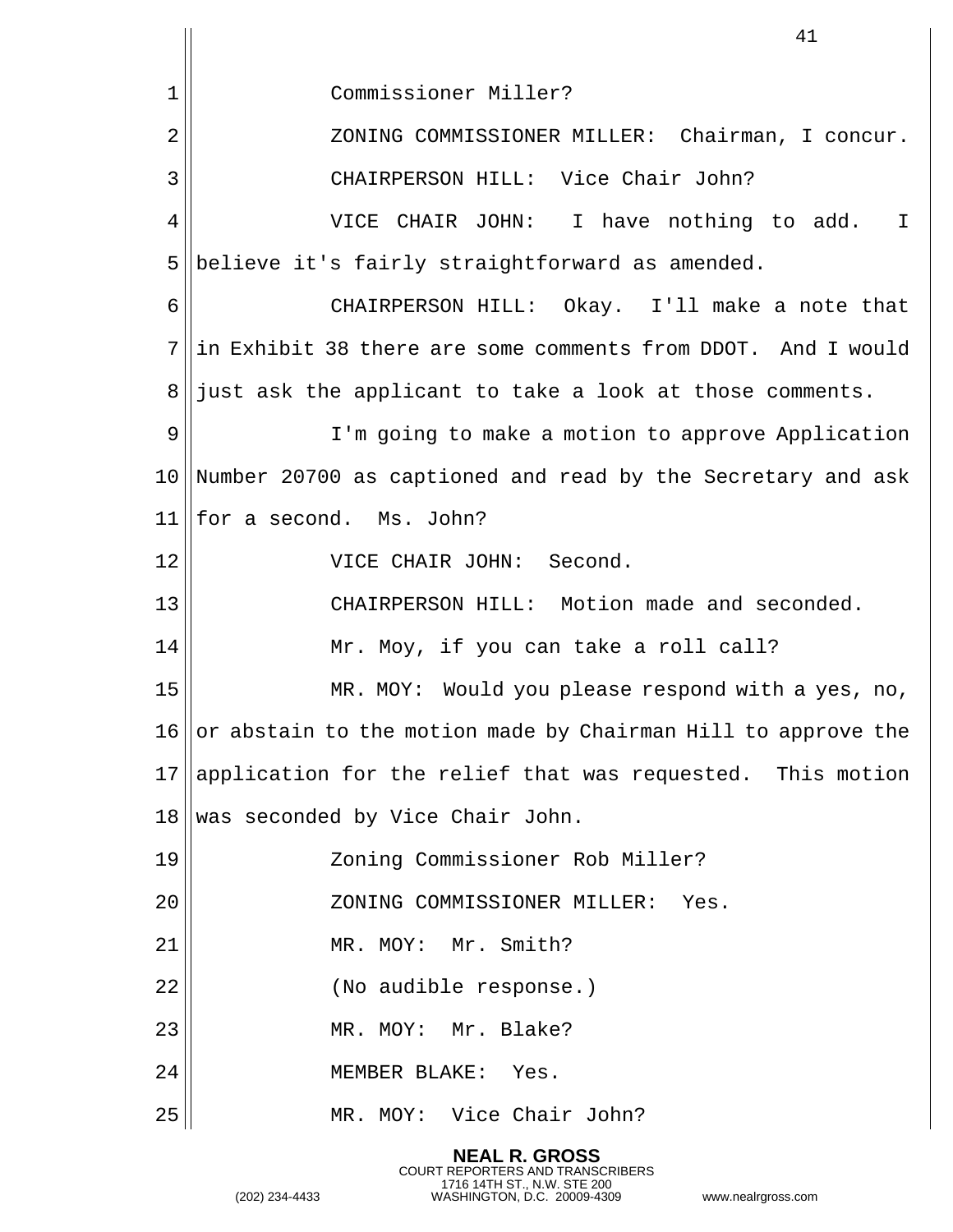|                 | 42                                                           |
|-----------------|--------------------------------------------------------------|
| 1               | VICE CHAIR JOHN: Yes.                                        |
| $\overline{2}$  | Chairman Hill?<br>MR. MOY:                                   |
| 3               | (No audible response.)                                       |
| $\overline{4}$  | MR. MOY: Staff would record the vote as five to              |
| 5               | zero to zero, and this is on the motion made by Chairman     |
| 6               | Hill. The motion was seconded by Vice Chair John also in     |
| 7               | support. Also, in support of the motion, Zoning Commissioner |
| 8               | Rob Miller, Mr. Smith, Mr. Blake, Vice Chair John, and       |
| $\mathsf 9$     | Chairman Hill.                                               |
| 10              | Motion carries in a vote of five to zero to zero.            |
| 11              | CHAIRPERSON HILL: Thank you, Mr. Moy.                        |
| 12              | (Whereupon, the above-entitled matter went off the           |
| 13              | record at $10:30$ a.m.)                                      |
| 14              |                                                              |
| 15              |                                                              |
| 16              |                                                              |
| 17              |                                                              |
| 18              |                                                              |
| 19              |                                                              |
| 20              |                                                              |
| 21              |                                                              |
| $\overline{2}2$ |                                                              |
| 23              |                                                              |
| 24              |                                                              |
| 25              |                                                              |